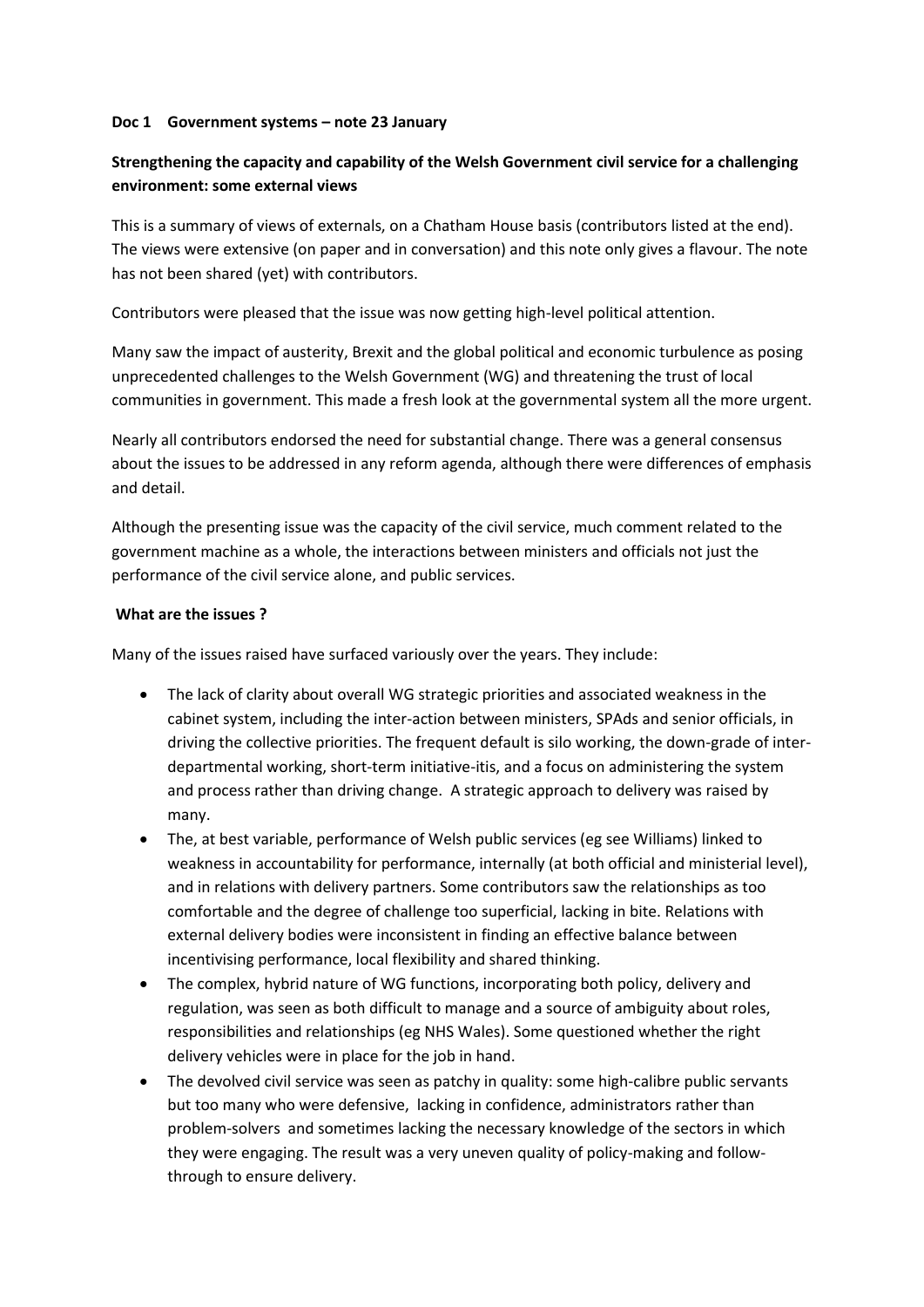- Developing a cadre of public servants, in and out of the WG, with the skills and knowledge to respond to increasingly demanding challenges, and developing further the concept of the Welsh public service
- Combatting the downside of low staff turnover through action on recruitment and staff mobility
- Given the plethora of partnerships convened by the WG, there was a need to prioritise the most important and give those the significant political attention required (eg social partnership).

## **So, what might be done ?**

- **Stronger cabinet collective working, supported by integrating mechanisms**
	- $\circ$  Most contributors argued for agreement of a limited number of Cabinet 'corporate' or 'cross-cutting' priorities with high potential impact backed by clear delivery plans. If these were owned collectively by the Cabinet and tightly monitored, they would drive behaviours at official level and in external public bodies. Too many priorities diffuses the focus and delivery.
	- o **D**elivering these priorities would require underpinning support mechanisms. Some referred to the use of Cabinet committees, most argued for a central delivery function in the First Minister's office which could be problem-solving as well as part of the accountability system. Analysis of practice across governments by the Institute for Government, the World Bank and others identifies different approaches to the role, design and working methods of such units and the key success factors. Some models are very internal-facing, others mix internal and external, either way getting their design right is essential.
	- $\circ$  One contributor argued passionately for the key role of the Permanent Secretary and her management board in this function and expressed scepticism about 'delivery units'. Most argued for a strengthening of the FM's (or possibly Finance Minister's) office. The two approaches are not necessarily at complete odds with each other but clarity over roles and accountability would be essential.
	- o One contributor referred to the importance of SPAds as a collective group which acted as an integrating mechanism in support of the overarching priorities rather than overwhelmingly pre-occupied with day-to-day handling (often in silo mode).
	- $\circ$  One contributor drew attention to the potential of the Public Leadership Group as an external integrating mechanism
	- $\circ$  The need for a sense of pace and urgency in the delivery of these priorities was raised by nearly everybody
- **Sharper accountability**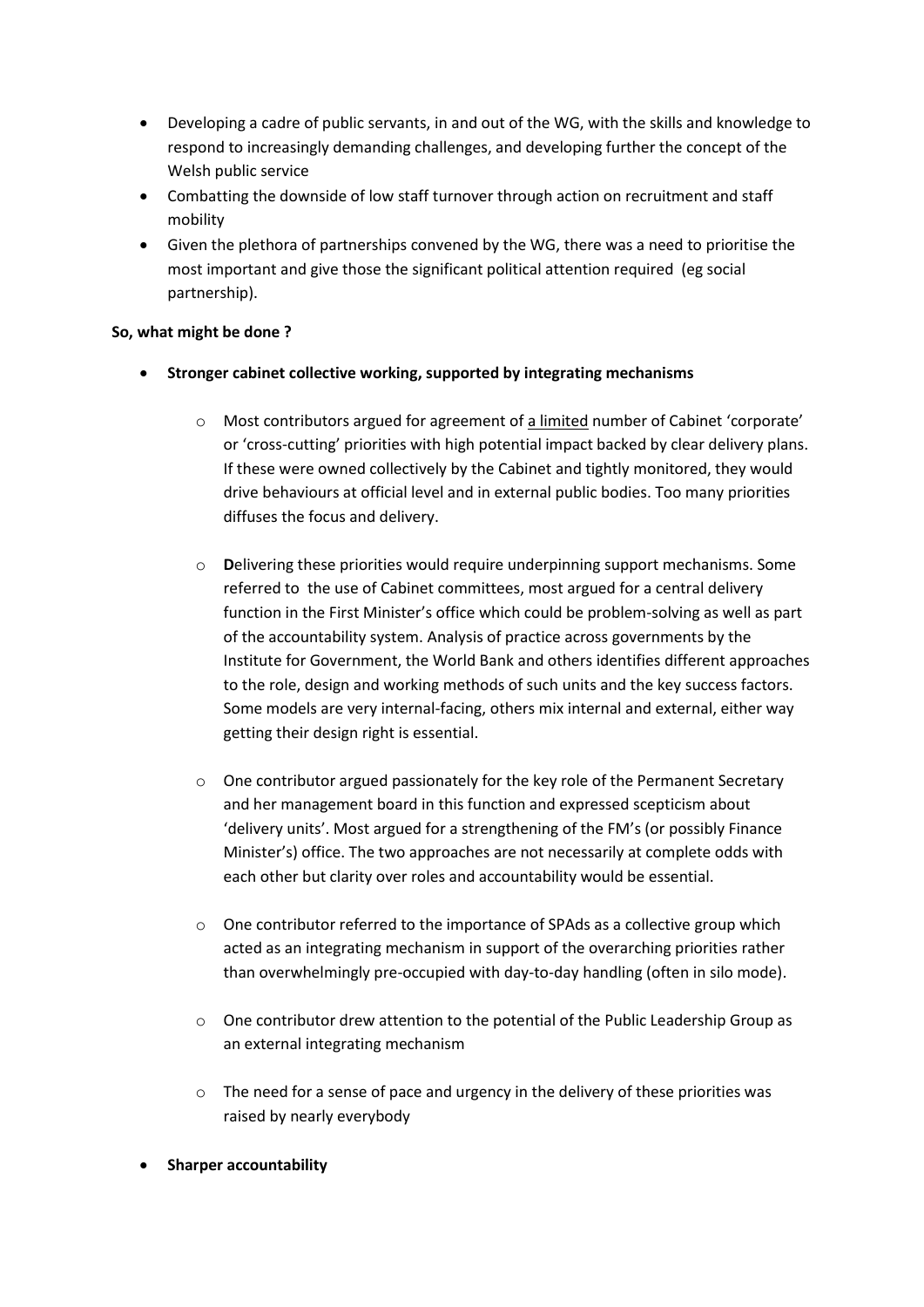- $\circ$  Linked to this, most contributors referred to the need for a sharper approach to accountability for delivery as an alternative to the market forms of contestability. They argued that this needed to extend to ministers, in reporting to the FM, as well as officials and public services.
- o Accountability of external bodies and service delivers could be sharpened through periodic (annual) interrogation in depth, rather than micro-managing, maybe in public - two contributors pointing to practice in Scotland. The Williams report had identified a number of accountability issues which would benefit from revisiting.
- $\circ$  Some argued for strengthening the emphasis on quality alongside quantitative metrics, and closer engagement in helping bodies understand and respond to the WG's agenda.
- o Contributors noted the difficult balance between rigorous accountability and support/engagement in relation to external bodies. How to strike balance needed the development of an articulated common practice across the WG.

### **Improving policy-making**

- $\circ$  One contributor argues for the greater use of the well-regarded WG economists unit in the formation of policy where departments are struggling. This was about the intellectual capacity within the unit and also the need for stronger economic interrogation of policy proposals and value for money.
- $\circ$  Others referred to the need to find ways of giving relevant officials more headroom, through less pre-occupation with 'feeding the beast' and ritual compliance, for work on policy, its implementation and follow-through.
- o Some areas of weakness in policy expertise, such as social partnership, needed to be filled through recruitment or secondment. Civil servants needed to have a clearer grasp of how the spheres in which they were engaging (eg external labour markets and services) functioned on a day-to-day basis.
- o There is now a much greater flow of external analysis into the WG (think tanks, WCPP, universities etc ) but less evidence of its impact and outflow. Contributors argued for a more open engagement between officials and external analysts in interrogating research and its implications and improving future quality and relevance of research. Commissioned research needed to focus more on strategic priorities. This linked to WG officials becoming more intelligent customers for external analysis.
- o One contributor drew attention to the Economic and Social Research Institute in the Republic of Ireland as an external powerhouse which worked independently but was seen as a go-to source. They argued the need for an equivalent in Wales.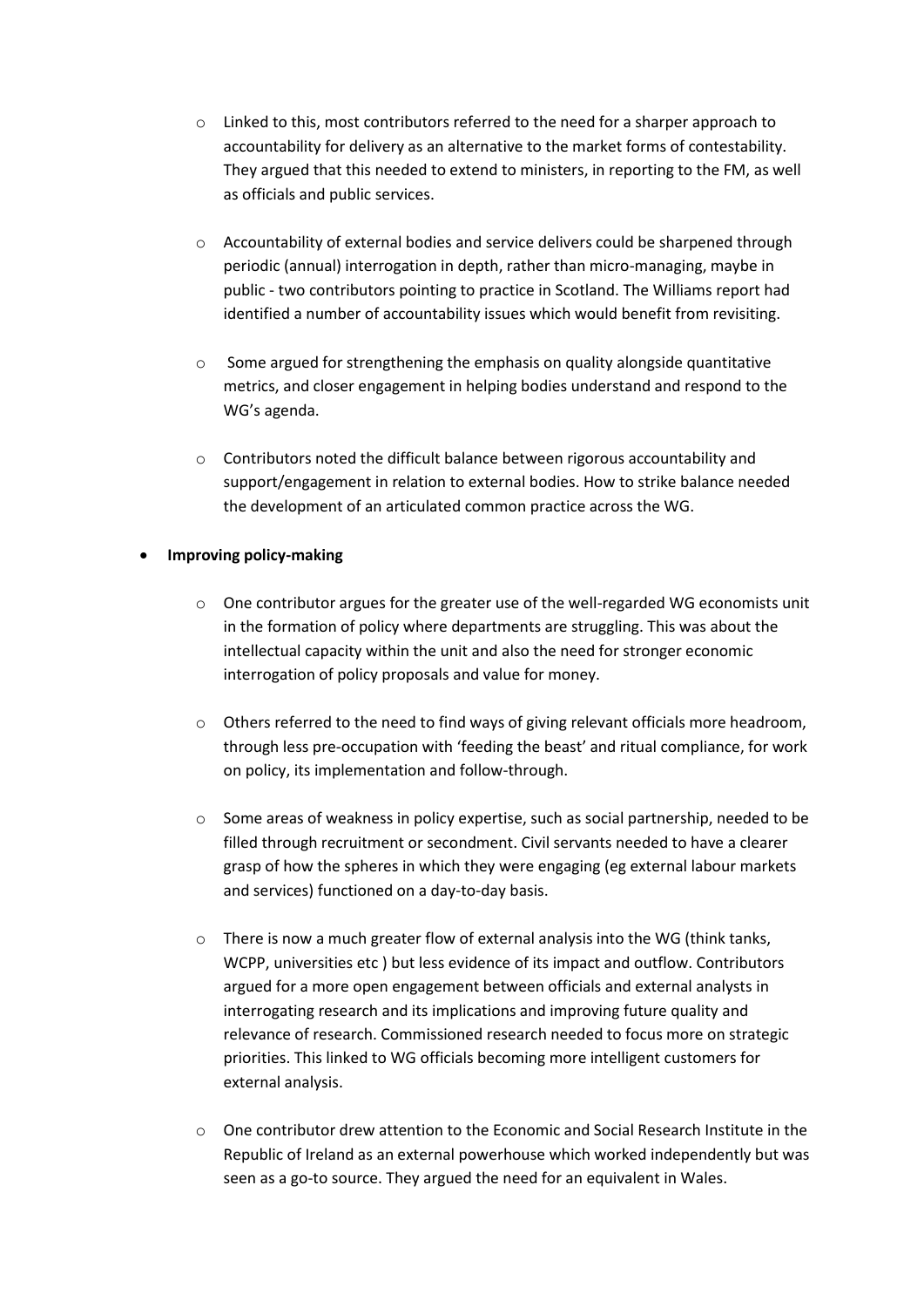o Some contributors warned of an over pre-occupation with formulating new legislation, expensive and potentially burdensome, and the need to think more creatively about other, forms of policy intervention and the use of soft power to achieve change.

## **Functions**

- $\circ$  The Welsh Government had accrued functions in a fairly haphazard way. It was now a highly complex organisation with a wide range of policy, delivery and regulatory functions all of which had distinct characteristics requiring different skills, kinds of decision and accountability.
- o Some contributors saw current arrangements as not always fit-for-purpose as well as unwieldy. They argued for the need for an underpinning rationale which could at least guide future decisions about new functions, where they should sit and what kind of entity they should be.
- o Several referred to the proximity of NHS Wales and the Health & Social Services Department as a particular example of ambiguity.
- o There were a number of comments about the governance of city regions programmes and also the delivery vehicle for the south Wales metro.
- o There were many comments/ concerns about local government but these largely reflected previous discussions.

## **Welsh public service**

- $\circ$  The need to revisit and revive the concept was raised by a number of contributors as being an essential element in building the cadre of public servants needed for the future.
- $\circ$  A key element was a high quality, possibly immersive, development programme for high-potential and senior officials which, as well as challenging them intellectually, exposed them to a wide range of experience of other service and economic sectors and built up lasting connections across public services. The activities of Academi Wales were understood to be well-regarded but their depth and ambition not at the scale required. There were many examples of programmes elsewhere in the UK and internationally to inform the design. Some contributors referred to engagement with Welsh universities and their management departments.
- o Although there were barriers in relation to terms and conditions, more could be done to promote the flow of officials across government and services.
- o Low staff turnover remained a challenge to refreshing the workforce : contributors argued for a fresh approach to recruitment and engagement by senior managers so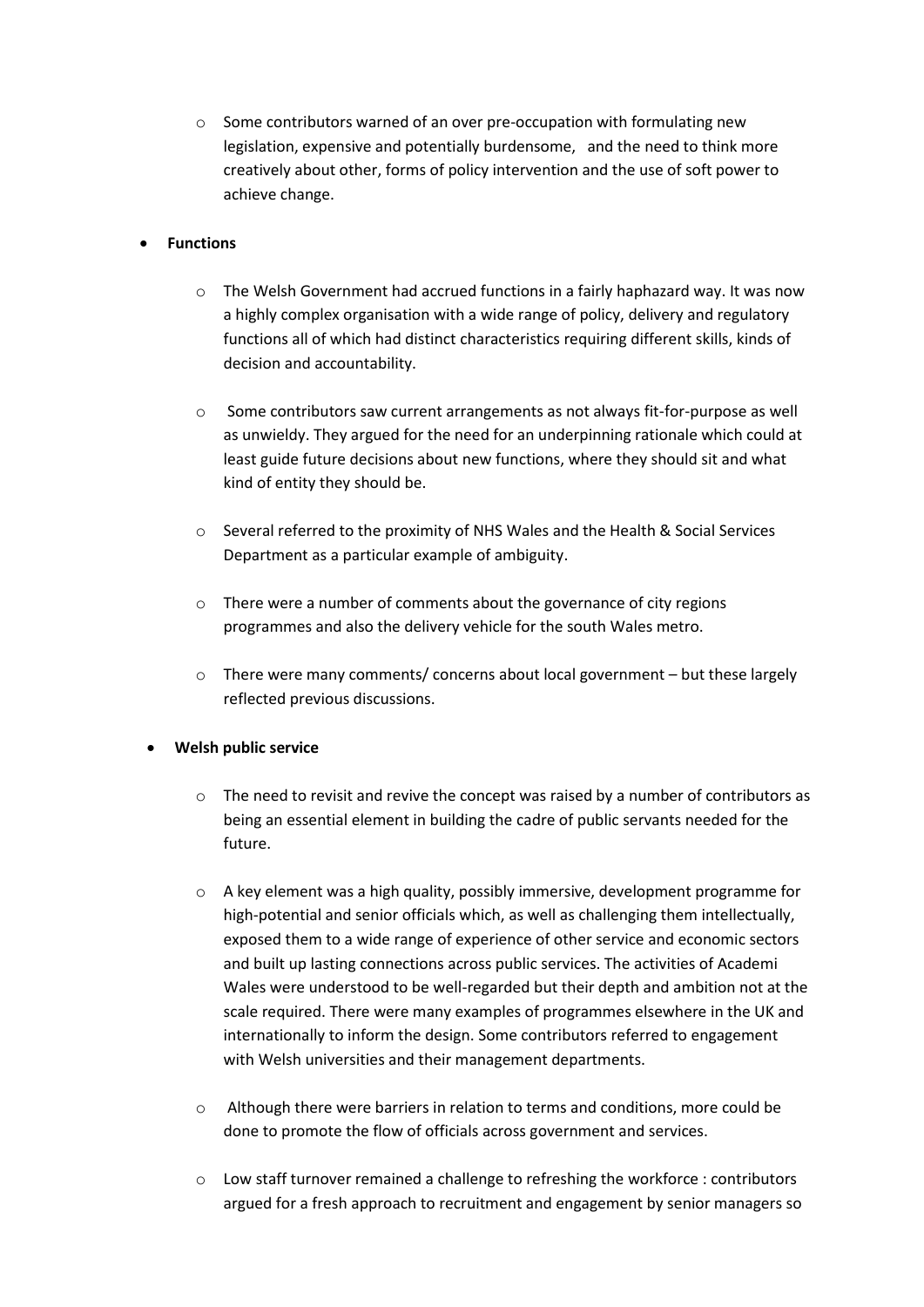that new entrants were chosen for their development potential as well as fitness for the immediate job in hand.

## **Partnerships**

- $\circ$  The WG has grown a wide range of partnerships and advisory arrangements. There were good arguments for an audit to identify those adding value, not least to ensure that good use was made of the time of those participating.
- o Making those which were seen as strategically important, such as social partnership for example, work effectively required senior political and official engagement. There were clear signs of frustration about lack of energy and conclusions which were not followed through.

## **Final comments**

These views came from an informed but not diverse group, perhaps reflecting the fact that diversity at senior levels in Welsh society still remains an issue. There will be other external perspectives.

The there has been a substantial history of 'better government' programmes in the UK and elsewhere. Success depends on sustained engagement at the most senior levels in government over a period of years. Some contributors argue that improving the governmental system is the one of the most important, if unglamorous, legacies which this administration could leave and point to the range of evidence and people with experience who might help. But most would acknowledge the effort required.

Any follow-up is a matter for the FM. One possibility is a round-table to enable the ideas to be explored. There will be a need for some from of feedback (from me or others) to contributors who will be eager to know the response. I am happy to help in this as needed.

Redacted Section 40

January 2019

Redacted Section 40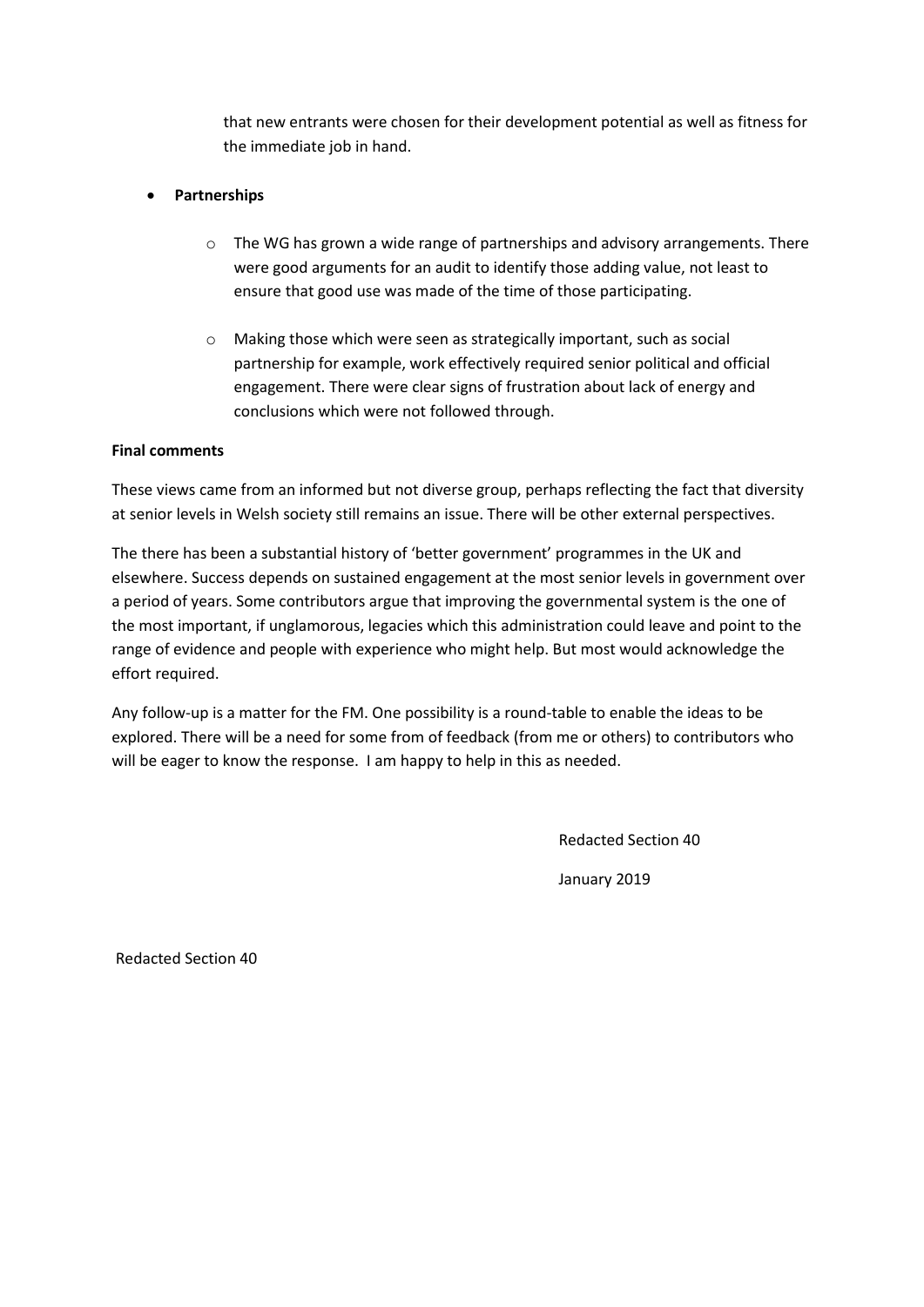#### **Doc 2 – round table background note**

#### **IMPROVING THE MACHINERY OF GOVERNMENT IN WALES**

**A background note to support roundtable discussion between the First Minister and external observers, March 2019** 

#### **Introduction**

The roundtables are informal discussions to contribute to thinking by the First Minister about practical actions to strengthen the machinery of government in Wales and equip it to respond to the unprecedented economic and social challenges ahead.

We suggest that the Chatham House rules are observed - participants are free to use the information received, but neither the identity of the speaker(s), nor that of any other participant, should be revealed.

Each round table will comprise: 5 - 6 external participants, the First Minister; Redacted Section 40 from the Office of the First Minister. The discussion will be facilitated by Redacted Section 40

Given the limited time, participants should assume that the First Minister is aware of the direction of their thinking and are asked to focus on the themes below, the practical actions needed and the associated critical success factors.

### **Background**

Redacted Section 40 undertook informal conversations with participants in December 2018 and January 2019, in some cases supported by written papers or notes. These revealed a broad consensus about the issues which needed to be addressed although there were variations in emphasis and the nature of the actions proposed.

Many of the issues raised can be summarised as:

- Injecting urgency and high performance including the streamlining of systems, more rigorous accountability and a less defensive culture;
- Building the cadre of public servants needed for the future, with a more strategic approach to recruitment and professional development, and an actively managed flow of people across sectors, to gain real-world expertise and experience;
- Putting fresh energy into joining up around the government's priority cross-departmental outcomes;
- Improving policy design and implementation, through mobilising problem-solving capacity and expertise in and outside government;
- Reassessing delivery structures and relationships (roles and responsibilities) between government and delivery bodies.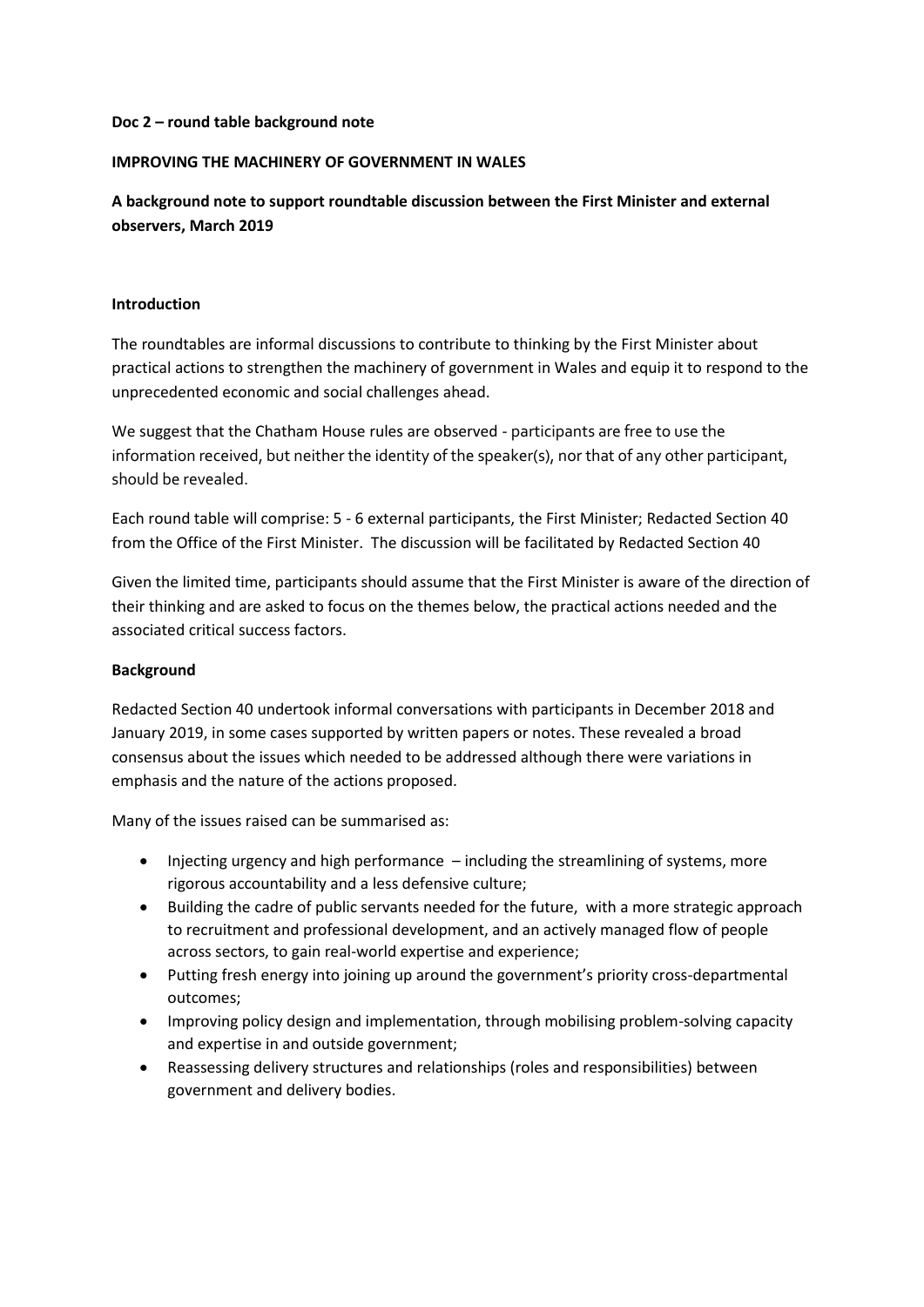### **Agenda**

The issues are wide-ranging and time is limited. It would be very helpful for the roundtable to advise on:

#### **a) the most important practical actions which could be taken and**

#### **b) the associated factors which would be critical to their successful implementation.**

We are suggesting three possible areas for discussion:

#### **The Welsh public service**

Used here to mean government and public services operating as an integrated whole towards a shared set of outcomes (or common purpose), engaging civil society as well as the public sector. Elements might include:

a more strategic approach to developing the workforce: recruitment, secondments and other forms of exchange, development programmes, broadening experience etc;

building more interactive and fruitful relationships with external sources of expertise;

revitalising social partnership;

effective relationships between government and delivery bodies.

#### **Urgency**

Cutting through unnecessary process, moving beyond pre-occupations with compliance, building accountability arrangements which are aligned with the need for pace, creating a less defensive culture.

#### **Integration**

Creating the mechanisms and working practice at cabinet and official level which can drive actions on the government's key cross-cutting outcomes.

#### **Proceedings**

Welcome and introduction – Redacted Section 40

Introductory comments – First Minister

Open discussion theme by theme

Concluding remarks

Redacted Section 40

February 2019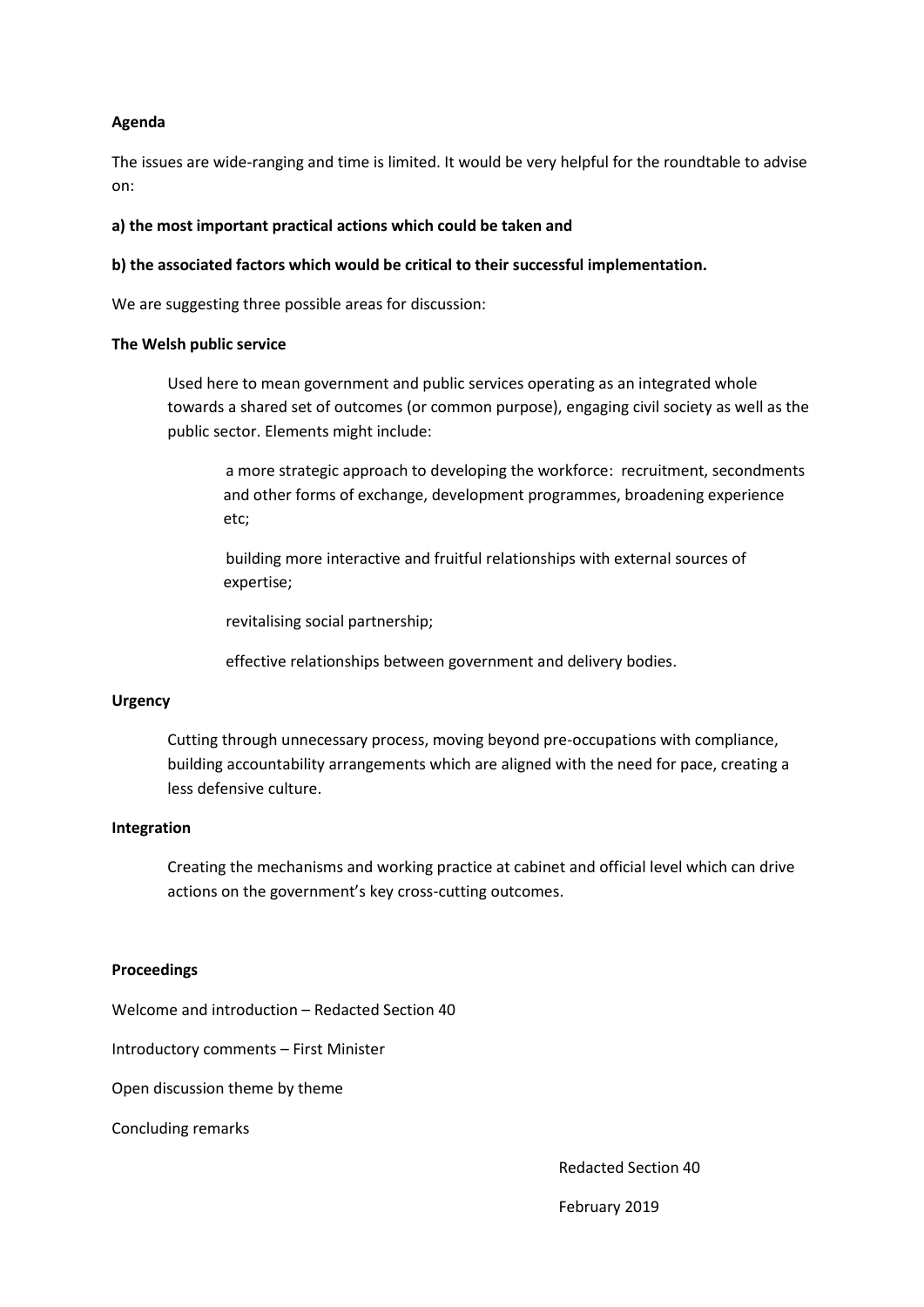## **Doc 3 Note of 6 March roundtable meeting**

## **Improving the machinery of government in Wales**

Roundtable between the First Minister and external observers, Ty Hywel, 6 March 2019

Present:

First Minister

Redacted Section 40

The discussion focused on the analysis in Redacted Section 40 background paper. It was agreed that the record should focus on the practical actions suggested for strengthening the performance with a focus on:

- Re-energising the Welsh public service model
- Injecting greater urgency into decision-making and innovation
- Integration across government.

## **Political leadership**

- 1. The First Minister and Cabinet should articulate the priorities for delivery up to the next election, and define how performance will be evaluated.
- 2. The Cabinet should provide leadership (a guiding intelligence) for cross-government delivery of these priorities.
- 3. The First Minister should establish a model of distributed leadership that ensured all Ministers were visibly working as a team to deliver these collective priorities.
- **4.** The Welsh Government should not be identified just with the First Minister, but it was important for devolution that the FM had a high profile and clear message that resonated with the public.
- 5. The Minister for International Affairs role was a welcome innovation that should be capitalised upon.

## **Culture and practice**

- 6. The Welsh Government should be bold in defining what it wanted to achieve, putting the right capacity in place to implement it and accepting that not all projects will succeed.
- 7. The WG should pay more attention to follow through of good ideas, to implementation of legislation and avoid diffusing impact by spreading effort too thinly.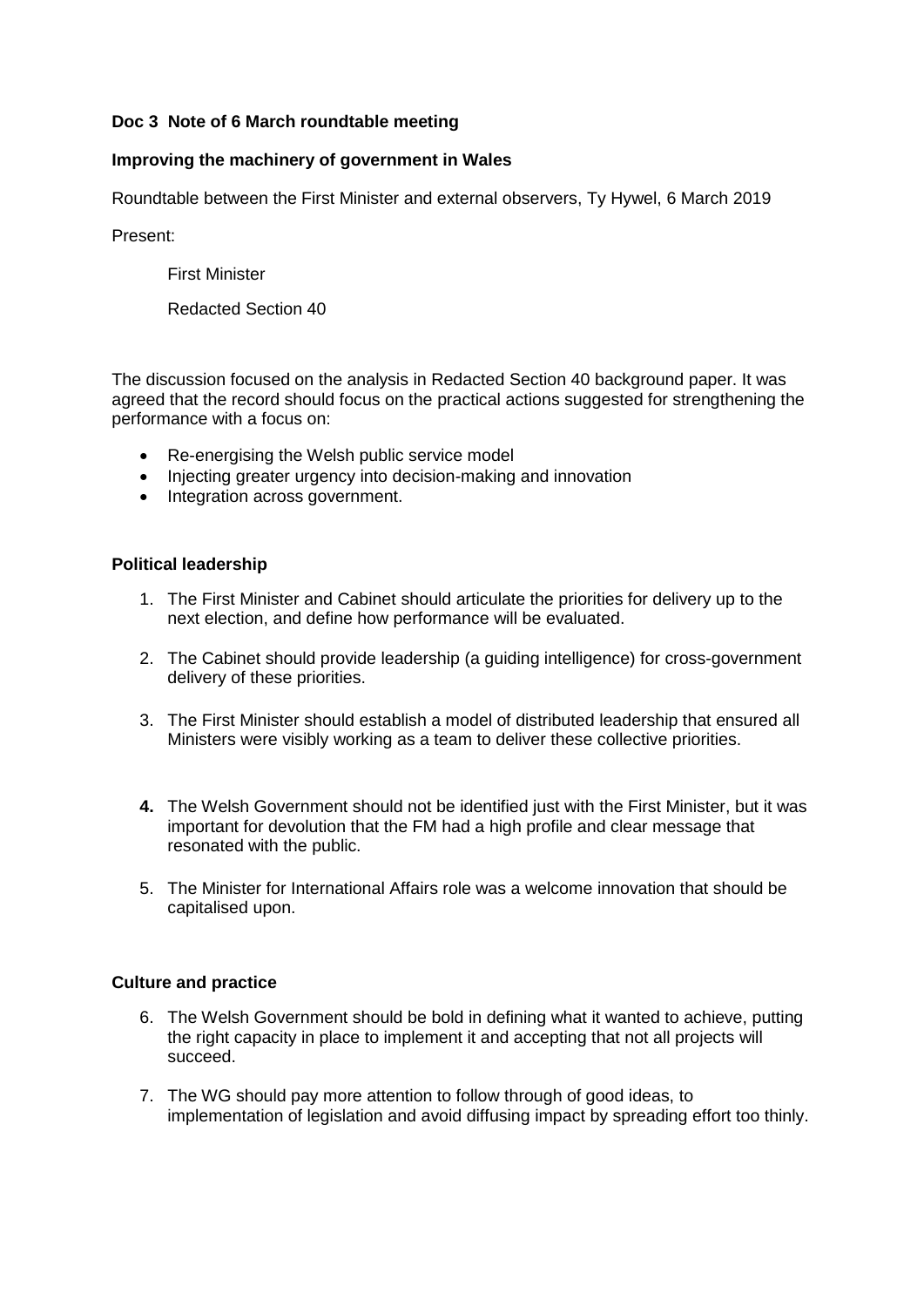- 8. The WG should be open to fundamentally changing its modus operandi eg on workforce and partnership issues, and avoid the tendency to absorb new ideas into existing ways of working.
- 9. The WG should bring more coherence to its relationship with external agencies, remove micro-management, and work with them to achieve major shifts in outcomes eg on public health.
- 10. The WG's Executive Board should demonstrate ownership of organisational performance against a clear set of metrics and individual accountability.
- 11. Concerted effort was needed to simplify systems, to free up effort for delivery.

### **Capacity to support change**

- 12. In some cases, specific external expertise should be brought in to deliver big projects, or consideration given to arm's length delivery models.
- 13. Within Welsh Government, specific central capacity was needed to support the First Minister in achieving change. Further consideration was needed to the purpose, function and modus operandi of this capacity – options included delivery or policy unit models (which had had mixed success in Whitehall), or a flying squad to enhance capacity in particular areas, and overcome resistance to change.

### **Strengthening the civil service**

- 14. The Welsh Government should pay more attention to recruitment recognising that people are the critical resource.
- 15. The WG should commission an intensive development programme for senior leaders. A shift was needed away from acceptance of current performance, to greater urgency and ambition. Previous initiatives had been underpowered.
- 16. WCPP was a good initiative and its impact should be enhanced.

### **Next steps**

The First Minister thanked participants for their contribution – the discussion had helpfully crystallised the thinking that began with his leadership campaign. He would be taking forward these ideas within government and would keep participants informed.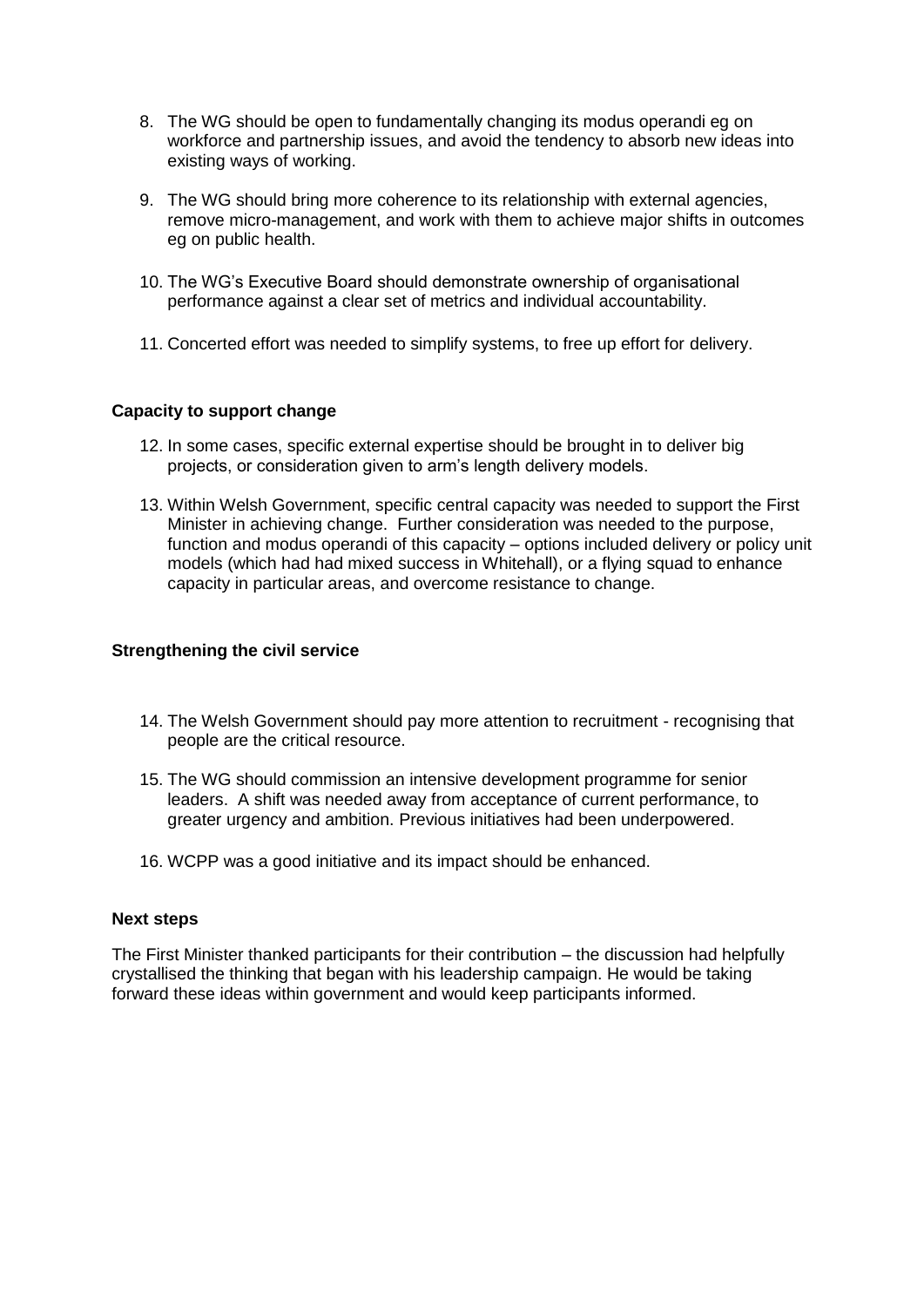### **Doc 4 – note of 20 March roundtable meeting**

## **Improving the machinery of government in Wales**

Roundtable with the First Minister and external observers, Ty Hywel, 20 March 2019

Present:

First Minister

Redacted Section 40

The context for the discussion was the analysis in Redacted Section 40 background paper. The First Minister noted that the case for change was fully recognised and suggested that discussion would most helpfully concentrate on practical actions for strengthening the performance with a focus on:

- Re-energising the Welsh public service model
- Injecting greater urgency into decision-making and innovation
- Integration across government.

Actions and approaches suggested by the external observers, individually and in discussion, included the following.

## **Cross cutting decision-making**

1. Recognising that the scale and context is very different, the UK Cabinet Office was an example of very structured decision making, with the civil service responding to political agendas set by Ministers and supported by well resourced, senior machinery, designed to identify and manage cross-government interests.

## **Project led approaches**

- 2. Work with the Basque country provided examples of an action-research approach where government worked with stakeholders to solve practical challenges. There were examples of encouraging approaches in Wales, on similar lines, for example the Affordable Housing Supply Review which had re-energised civil servants and housing professionals in the search for solutions, including the way we manage public land.
- 3. This approach could be applied to other priorities such as changing the model of adult social care.
- 4. The Bevan Commission exemplars programme included examples of individual leadership of change projects, some making a real difference. The challenge was to create the right support structure around individual innovations, and more widely to create a cadre of public servants capable and motivated to work in new ways.
- 5. Carmarthenshire Public Service Board's work on the food supply chain was innovative and generating learning for other PSBs.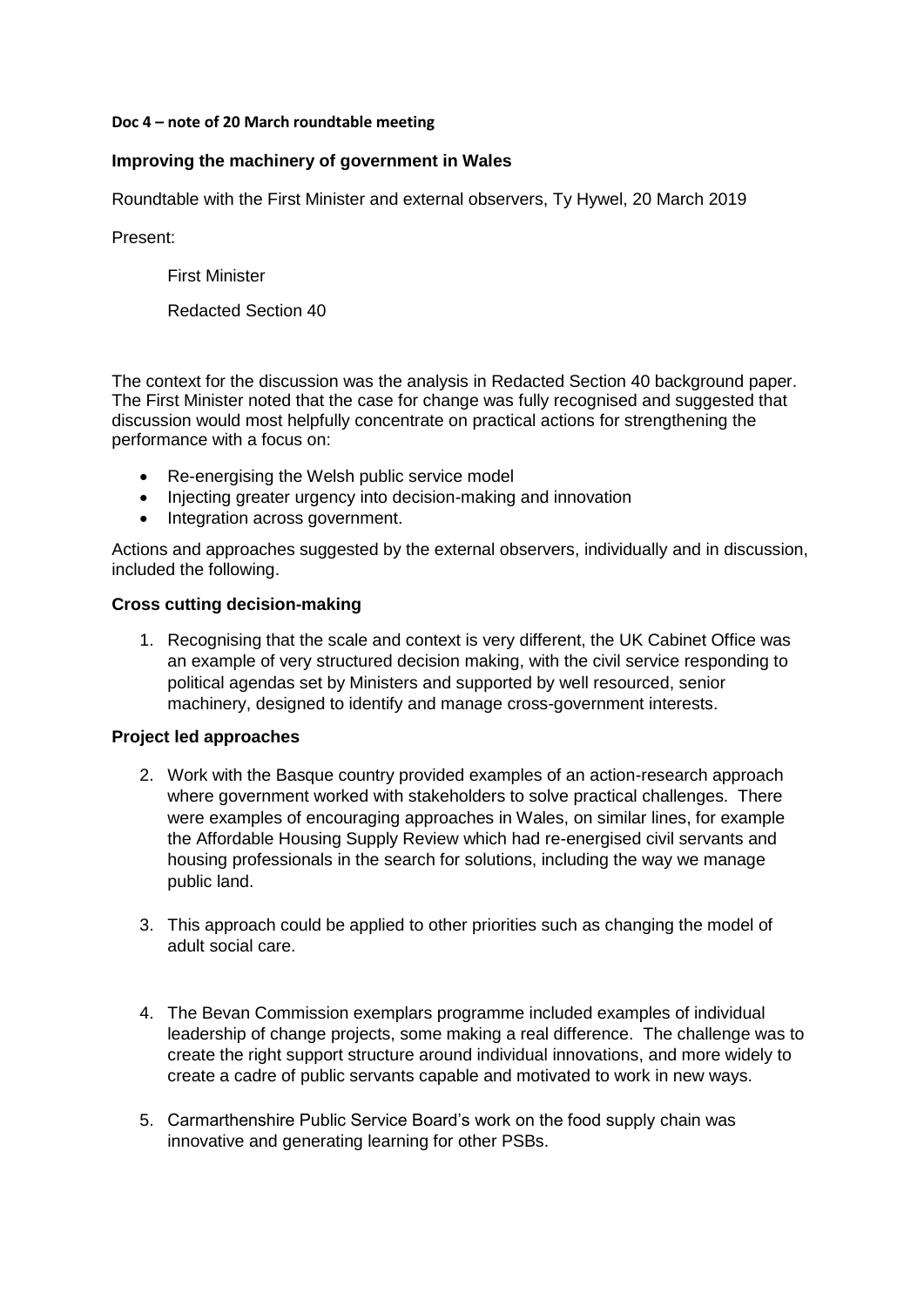### **Structural change**

6. Different issues raised different implementation challenges – in the area of public procurement for example, there were a number of different agencies with a particular culture, prioritising short term financial outcomes. Officials want to do the right thing but were prevented by current culture and rules. Creating a new agency could unlock this.

## **Capacity and capability**

- 7. The Cardiff MPA programme was an example of public service leaders from across sectors learning together on a sustained basis, with space from the day job, giving them access to academic frameworks and interactive learning.
- 8. Creating a more permeable public service, with civil servants and wider public service colleagues routinely exposed to each other's worlds and challenges, should be a high priority for Wales. There were already good examples, but there was scope for Wales to lead the way on this.
- 9. We have a number of leadership development agencies there was a case for a new anchor institution to step up the quality and intensity.

## **System leadership**

10. The Welsh Government could not do everything. What WG enables others to do is crucial. Local government and other partners should take responsibility for variable performance in their domains.

## **Prioritisation and support**

- 11. There was a need to redefine priorities as projects or programmes, to ensure sustained focus and discipline, and more attention to the implementation challenge, including identifying what is blocking change.
- 12. We should avoid over reliance on pots of money to lever change, and pay more attention to capability and structural issues.

### **Culture**

- 13. The First Minister should set the tone of citizen-focused, distributed leadership.
- 14. Unlocking creativity across the Welsh public service, and reducing compliance requirements should be a key theme.
- 15. We should be impatient for improvement, but avoid a deficit model. Others look to Wales because we have chosen not to adopt marketization models, and we have many positive examples to celebrate.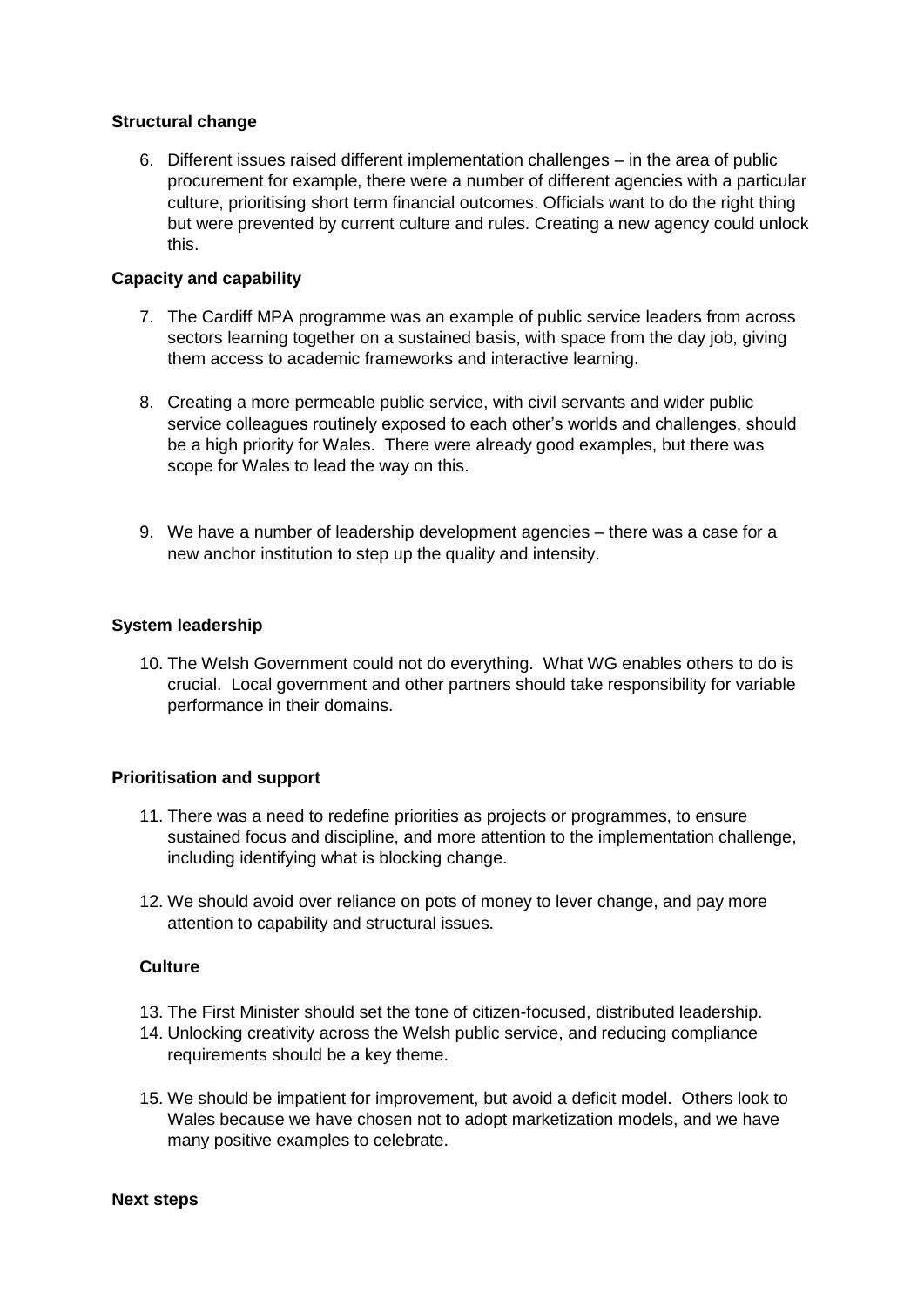The First Minister thanked participants for their contribution – the discussion had helpfully developed the thinking that began with his leadership campaign. He would be drawing on these ideas and would keep participants informed.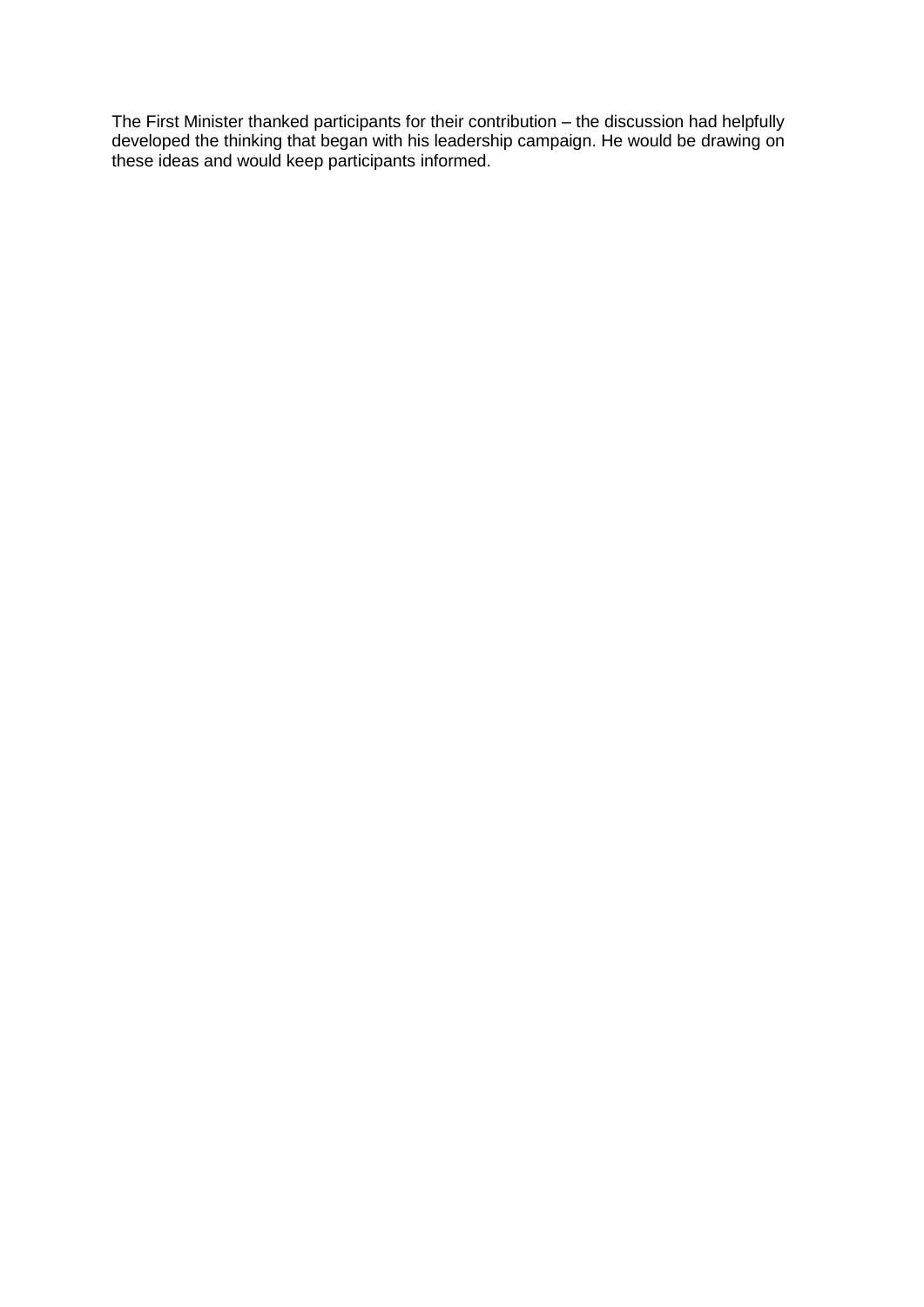### **Doc 5 – strengthening the machinery of government**

**Strengthening the machinery of government : p**ractical actions to improve the way that the Welsh Government functions and engages with public services, partners and the public in responding to fundamental social, environmental and economic change.

## **1. The Welsh Public Service**

Re-energise the concept of a Welsh Public Service to better realise the potential for mobilising expertise, operational know-how and policy expertise from across organisations, sectors and partnerships to improve citizen outcomes.

- Review and, as necessary, re-think the existing array of leadership and skills programmes, in the context of current and future needs, to deliver system-wide impact on the capability of our public servants , drawing on the best practices in other administrations as well as Wales;
- Establish a more purposeful approach to promoting permeability of staff and ideas across public bodies through inward and outward secondments, and problem-solving projects (drawing on existing good practice) bringing together civil servants, front-line staff, academics and experts to build practical responses to challenges.
- Exploit more effectively exploiting the knowledge generated through internal and external sources of research and analysis across government and public services to improve decision-making, practice and public engagement, supported by smarter commissioning.
- Initially focussed on social partnership, review how to make more of the potential of our partnerships and forums to make an impact on policy and decision-making.

## **2. Urgency**

 Streamline governmental processes wherever possible and promote a shift in culture to be less defensive and more open.

- Review existing decision-making flows within government to speed them up and the potential for a more contingent risk-based approach to compliance checking
- Have delivery plans in place for key government priorities and associated monitoring and accountability arrangements
- Develop a more systematic approach to assessing the implementation of major policy initiatives on the front-line, identifying and overcoming blockages and ensuring effective communication and feed-back loops with front-line teams

## **3. Integration**

Improve the decision-making and implementation on Welsh Government cross-cutting priorities

 Assign a team, probably located in the FM's office, to support ministers in delivering on a limited number of cross-cutting priorities where outcomes depend on action in several departments, ensuring that the lead minister (or Cabinet) has the information necessary for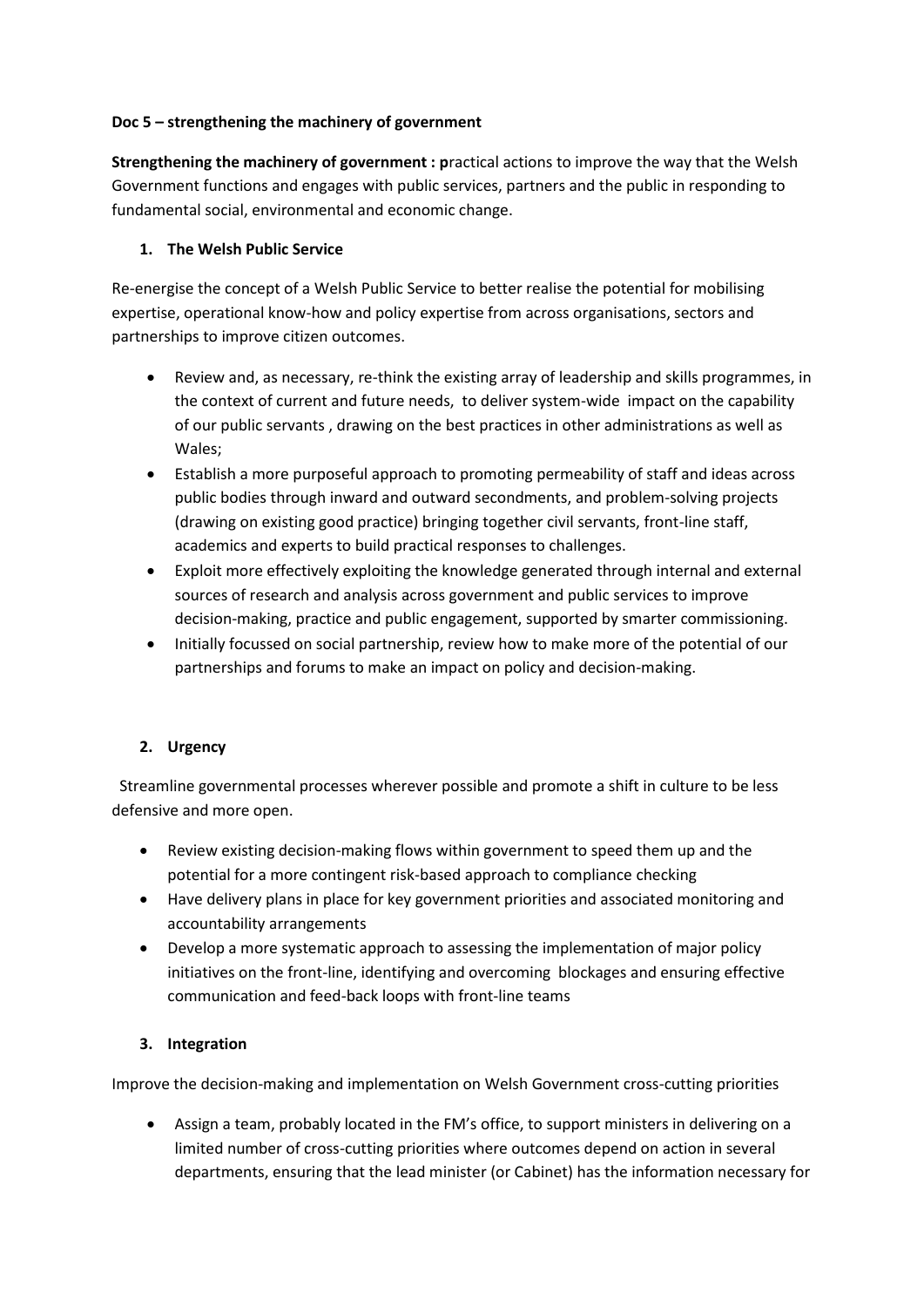decisions, stimulate thinking about the scope for action, identify action to improve the delivery system and understanding of the policy.

 Develop a framework for building an understanding of citizens experience into policy formulation and service delivery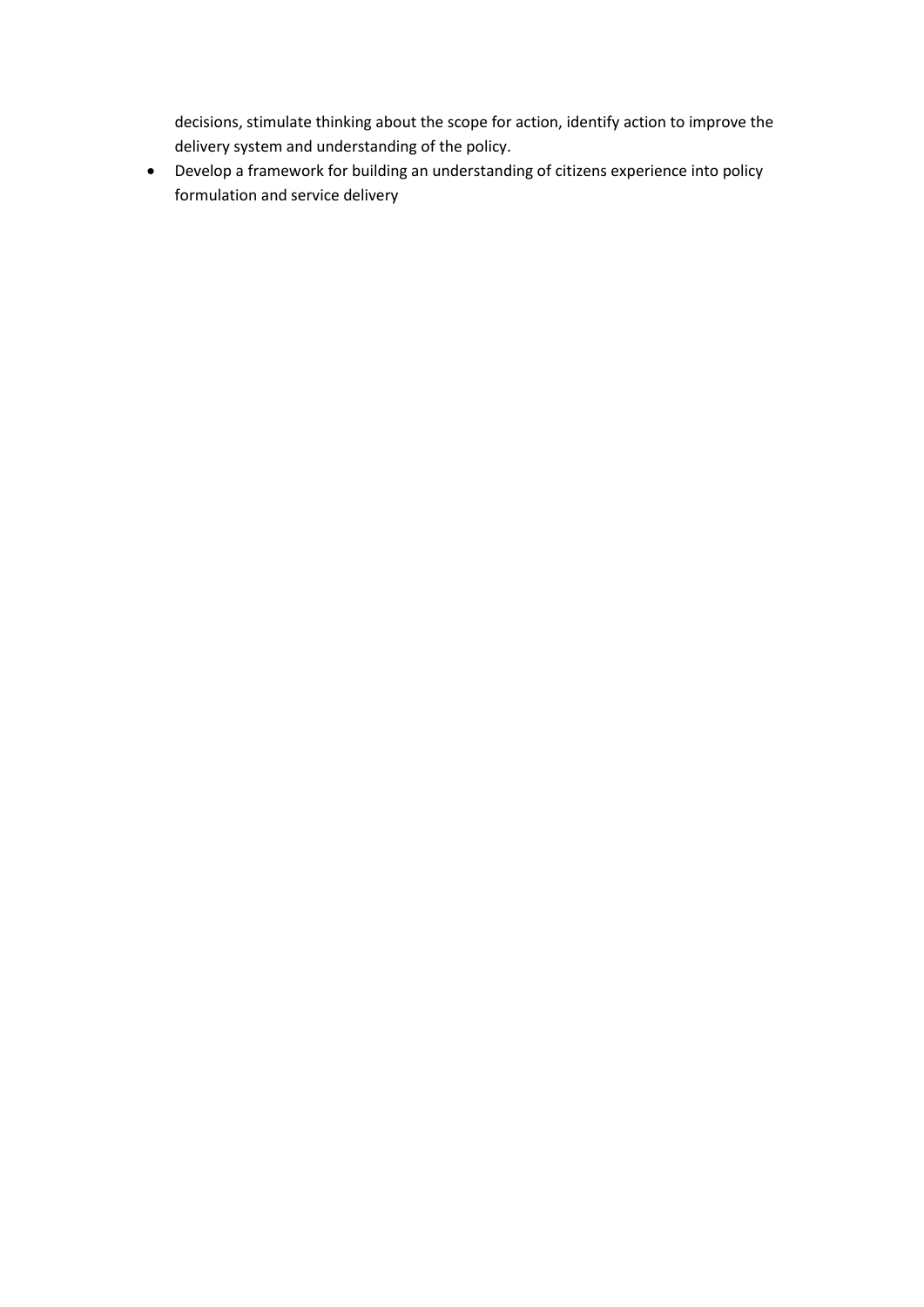#### **Doc 6 – reflections paper**

#### **Strengthening the machinery of government**

#### Some thoughts stimulated by the round tables

### **Political engagement**

1. Sustained political engagement will be essential to any reform programme. Public servants will be looking for signs that this is not just another management initiative, of which there have been a few. This might not need a minister for the civil service but it would someone to take a continuing interest. The role of the Perm would be central but not exclusive – see below.

### **Spreading Welsh Public Service ownership**

2. Re-energising the Welsh Public Service needs ownership beyond the Welsh Government. The leaders of local authorities, chairs of boards etc need to be engaged through the various forums (Public Services Leadership Group, Local Government Partnership council, etc) and senior public mangers involved in the thinking. Role for Public Service Boards here ?

#### **A public value framework – or equivalent**

3. As well as a set of tools and techniques (secondments, development etc), the Welsh Public Service concept would be all the stronger if it was driven by a shared focus on citizen outcomes and value for money. There are various examples but the new HM Treasury *Public Value Framework* accentuates the need for continuing dialogue with citizens, service users, delivery bodies and non-governmental sectors to deliver outcomes. But it would need a focus – see below.

#### **Fusing the Welsh Public Service and integration priorities**

4. Strengthening integrated action across departments on key WG cross-cutting priorities (a themes of the round tables) will have a Welsh Public Service dimension to connect WG action to the front-line. A Welsh Public Service initiative could include a focus on these cross-cutting priorities – although the interface with public service boards would need working out.

#### **A central unit**

- 5. There would need to be a co-ordinating, catalysing engine at the heart supporting ministers within the Welsh Government and working with the Welsh Public Service as a whole. This has to be outward facing and focussed on particular outcomes . It would need to work within the context of programme management disciplines.
- 6. 'Innovation' as a term is overused but a central unit which encouraged 'skunk works' and other modes of problem-solving would send strong signals across the system. It could also become a point of connection with external innovators such as Y Lab, Nesta and others

#### **Developing skills and competences**

7. Building the cadre of public servants for the future featured in the round tables, with an emphasis on high-potential officials and immersive programmes such as the Ecole Nationale.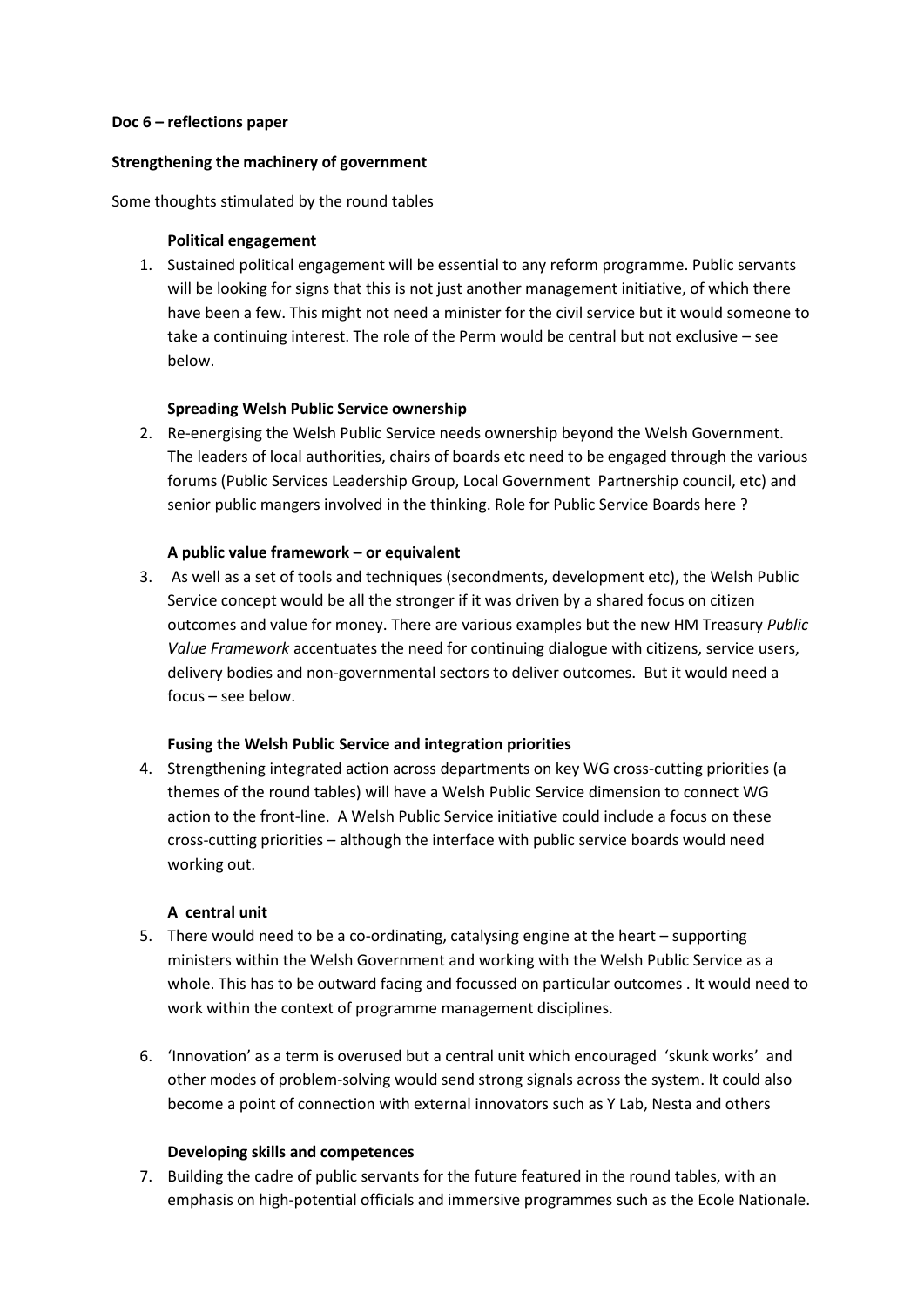This might be seen as expensive and limited in impact: the issue and opportunity is wider. A point about the lack of modelling expertise suggests the need for an assessment of future expert skills requirements and how they will be secured: eg modelling and economic appraisal for policy, digital systems and services, commercial and procurement practice, legal etc.

8. There is a real opportunity to mobilise existing development resources (across government and universities in Wales and beyond) around a common development agenda. This needs an initial mapping exercise and connecting to the Welsh Public Service agenda. There might be a case for some form of high-potential development but any strategy needs to respond to energy and enthusiasm more widely.

### **Structures**

9. The round tables surfaced a number of points about structural change – such as a Metro Delivery Authority, separating NHS Wales from the Welsh Government and consolidating national procurement functions. We did not explore these in any depth – is there any appetite to explore ?

### **Communication**

10. We tend to underestimate how much effort on communication is required to promote awareness on the front-line of government policy and priorities. If there is to be a push on the above, it will need a good communications plan beyond any initial speech or statement .

> Redacted Section 40 March 2019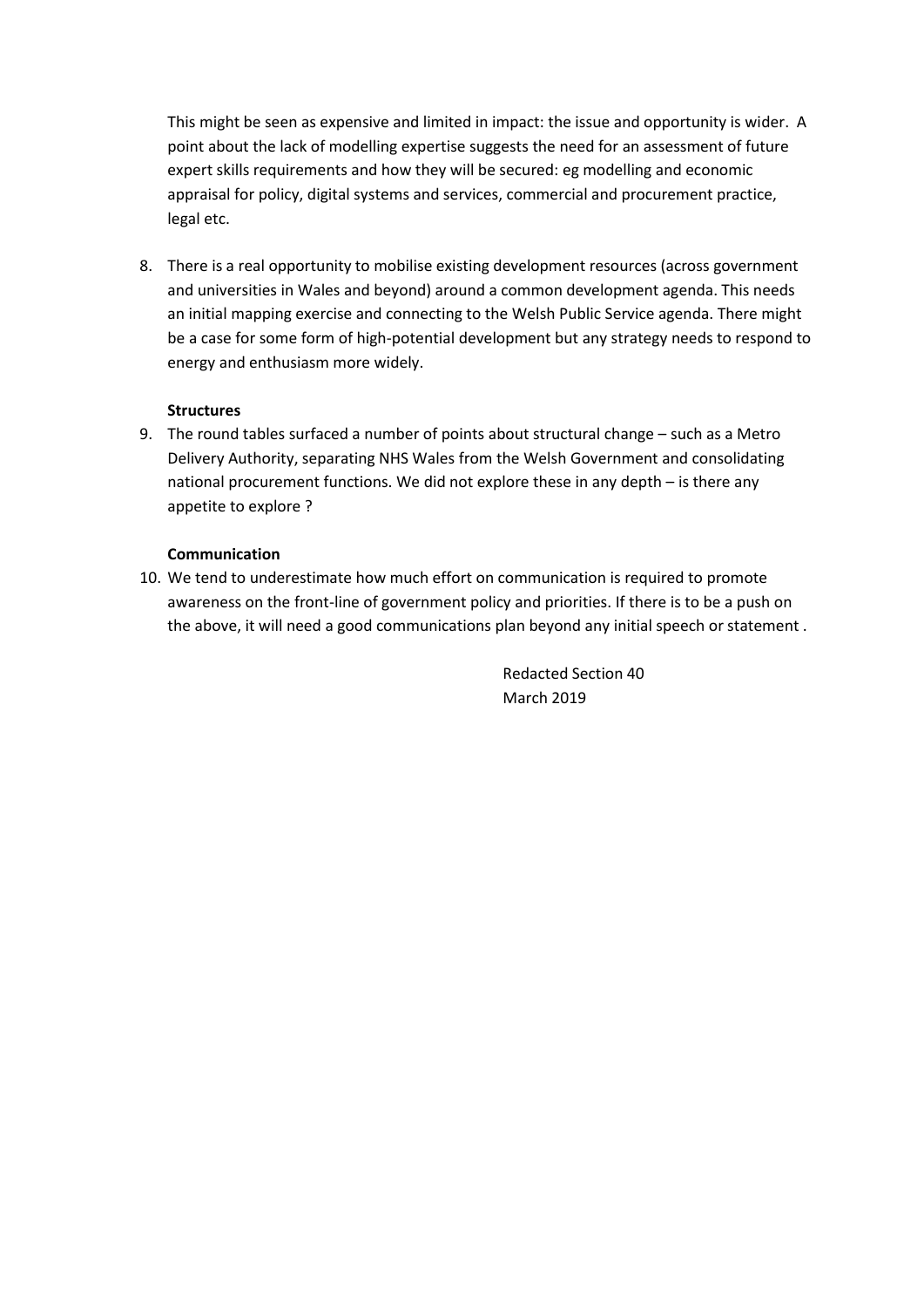# **Emails in scope of release**

**From:** Redacted Section 40 **Sent:** 07 March 2019 16:58 **To:** Redacted Section 40 **Cc:** Redacted Section 40 **Subject:** Note of 6 March round table and arrangements for 20 March one

\_\_\_\_\_\_\_\_\_\_\_\_\_\_\_\_\_\_\_\_\_\_\_\_\_\_\_\_\_\_\_\_\_\_\_\_\_\_\_\_\_\_\_\_\_

I attach the draft note of yesterday's round table which I've agreed with Redacted Section 40. It would be helpful to have any amends by tomorrow ps so that I can put a consolidated version to the FM.

The second one is on 20 March, again at 11, and we've put a slot in the FM diary at 2.30 that day to discuss next steps – Redacted Section 40 -ps could you check this works for Redacted Section 40 and if not liaise with Redacted Section 40 re alternative – ideally the same day which is easier for Redacted Section 40

**Thanks** 

Redacted Section 40

See document 1 above for information contained within attachment

**From:** Redacted Section 40 **Sent:** 07 March 2019 20:37 **To:** Redacted Section 40 **Cc:** Redacted Section 40 **Subject:** Re: Note of 6 March round table and arrangements for 20 March one

Thanks Redacted Section 40 Good summary of points made, nothing useful to add.

No doubt we'll discuss all this with FM in due course but can I just register my quite strong view that only the FM can meaningfully act as "minister for the civil service" (para 17).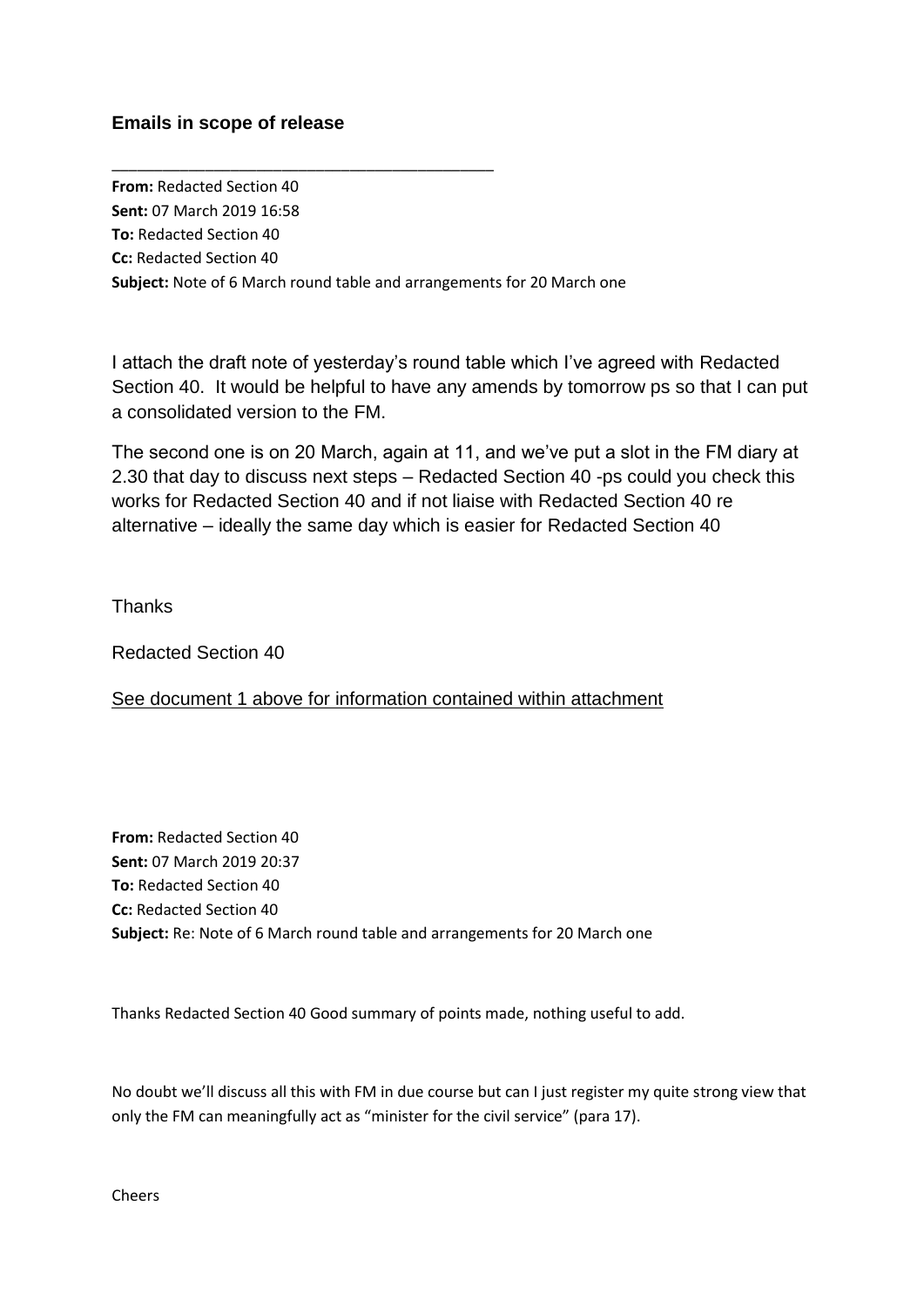Redacted Section 40

**From:** Redacted Section 40 **Sent:** Thursday, March 7, 2019 5:00 pm **To:** Redacted Section 40 **Cc:** Redacted Section 40

**Subject:** Note of 6 March round table and arrangements for 20 March one

I attach the draft note of yesterday's round table which I've agreed with Redacted Section 40 It would be helpful to have any amends by tomorrow ps so that I can put a consolidated version to the FM.

The second one is on 20 March, again at 11, and we've put a slot in the FM diary at 2.30 that day to discuss next steps – Redacted Section 40 -ps could you check this works for Redacted Section 40 and if not liaise with Redacted Section 40 re alternative – ideally the same day which is easier for Redacted Section 40

**Thanks** 

Redacted Section 40

See document 1 above for information contained within attachment

**From:** Redacted Section 40 **Sent:** 28 March 2019 17:05 **To:** Redacted Section 40 **Cc:** Redacted Section 40 **Subject:** FW: Some reflections from Redacted Section 40 on the roundtables

Hi – to see useful note from Redacted Section 40

Redacted Section 40

**From:** Redacted Section 40 **Sent:** 27 March 2019 10:05 **To:** Redacted Section 40 **Subject:** Some reflections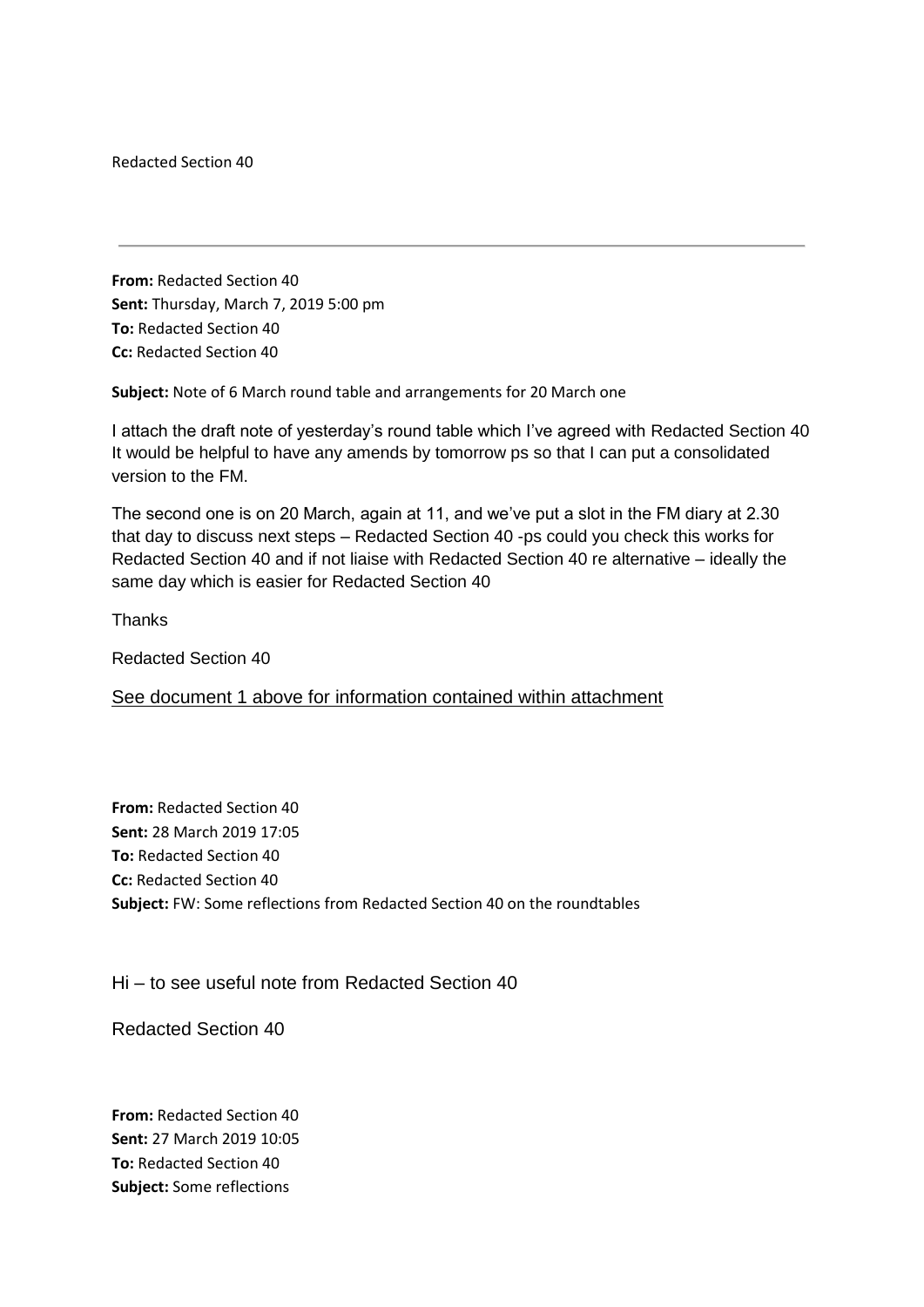This will not be at the top of your list amidst all the current noise, but here are a few personal reflections arising out of the round tables. I am happy to expand if there is any interest.

I cannot remember what we said about writing to the round table attendees – but something will be necessary. Best from the FM's office, I think, but happy to do it if necessary. I am meeting Redacted Section 40 next week to bring her up to speed but I have not contacted Redacted Section 40 yet – I will.

Let me know if I can be of any further help

All best

Redacted Section 40

See document 5 above for information contained within attachment

**From:** Redacted Section 40 **Sent:** 06 March 2019 19:09 **To:** Redacted Section 40 **Cc:** Redacted Section 40 **Subject:** actions from 6 March round table

\_\_\_\_\_\_\_\_\_\_\_\_\_\_\_\_\_\_\_\_\_\_\_\_\_\_\_\_\_\_\_\_\_\_\_\_\_\_\_\_\_\_\_\_

Hi Redacted Section 40 as promised I attach a draft note of actions from today's meeting.

Grateful for your amends first and I will then circ to Redacted Section 40 for comment before showing to FM.

Hi

**Thanks**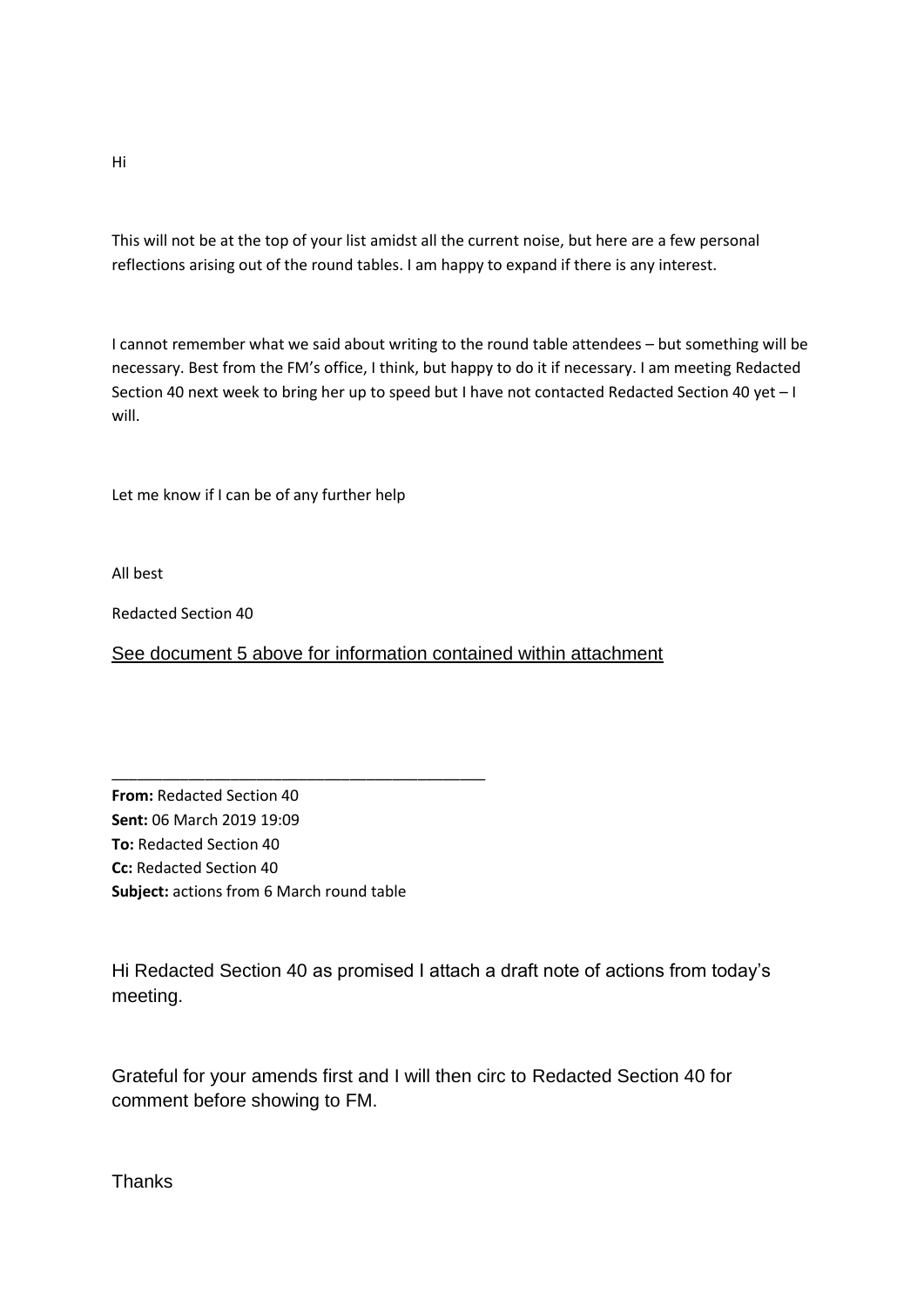Redacted Section 40

# See document 1 above for information contained within attachment

**From:** Redacted Section 40 **Sent:** 07 March 2019 16:58 **To:** Redacted Section 40 **Cc:** Redacted Section 40 **Subject:** Note of 6 March round table and arrangements for 20 March one

\_\_\_\_\_\_\_\_\_\_\_\_\_\_\_\_\_\_\_\_\_\_\_\_\_\_\_\_\_\_\_\_\_\_\_\_\_\_\_\_\_\_\_\_\_

I attach the draft note of yesterday's round table which I've agreed with Redacted Section 40. It would be helpful to have any amends by tomorrow ps so that I can put a consolidated version to the FM.

# See document 1 above for information contained within attachment

The second one is on 20 March, again at 11, and we've put a slot in the FM diary at 2.30 that day to discuss next steps – Redacted Section 40 -ps could you check this works for Redacted Section 40 and if not liaise with Redacted Section 40 re alternative – ideally the same day which is easier for Redacted Section 40

**Thanks** 

Redacted Section 40

# See document 3 above for information contained within attachment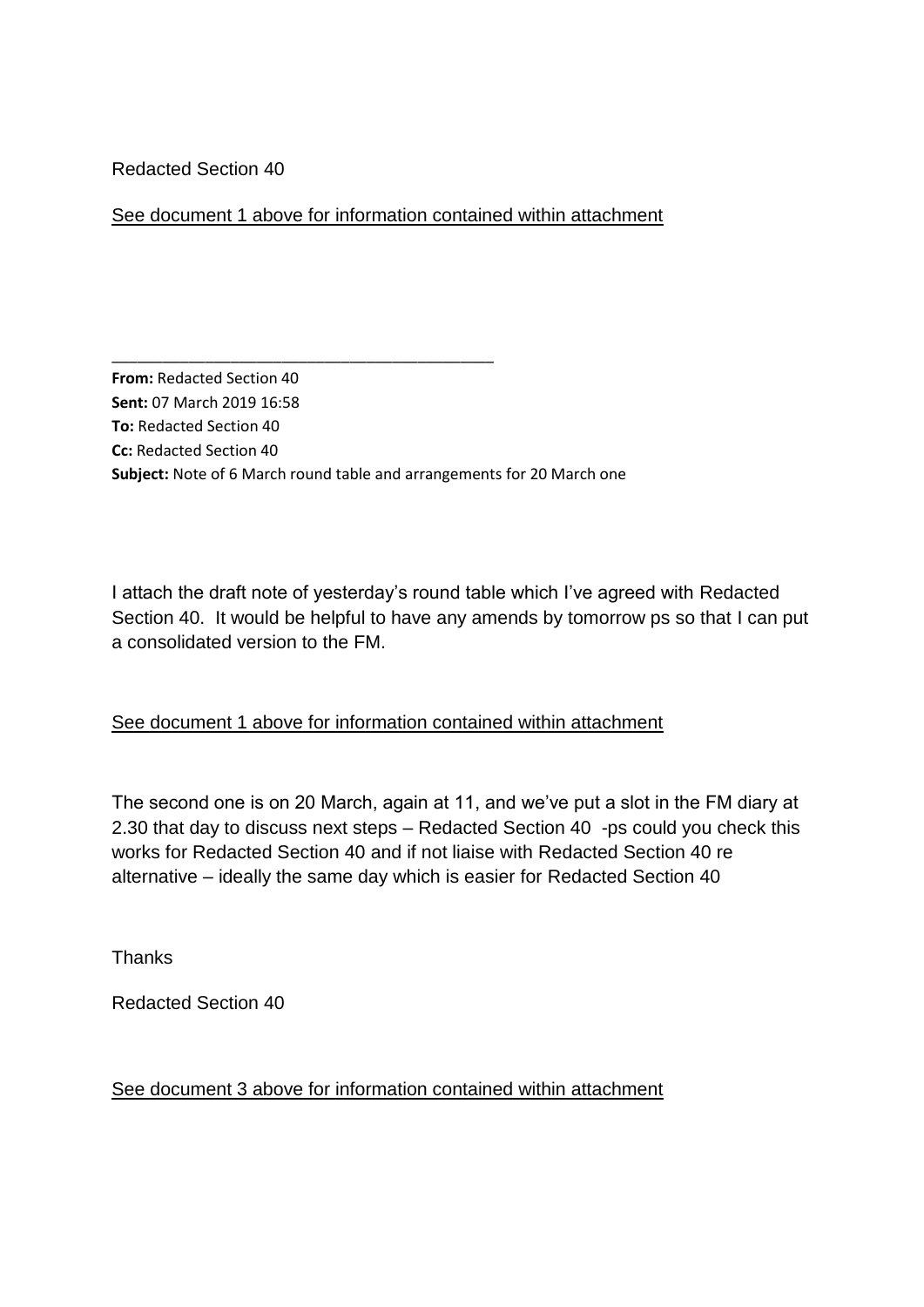**From:** Redacted Section 40 **Sent:** 22 March 2019 12:06 **To:** Redacted Section 40 **Cc:** Redacted Section 40 **Subject:** RE: note of 20 March round table

Hi

I have thrown together some thoughts for a 1-sider for you and other to have a go at – it needs improving. To note:

- 1. I have avoided specifics such as identifying Mental Health as a key cross-cutting issue you will all have a better feel for what should be on a list than I do.
- 2. OUT OF SCOPE
- 3. On taking this forward, the role of the Perm is clearly critical but I think this should not been seen simply as internal WG stuff. If a programme emerges, it would be important to engage others within public services and maybe some of our externals. Not sure how best done....Also, we should not underestimate the comms challenge in getting the message across to public services.

I will put together some reflections over next few days

\_\_\_\_\_\_\_\_\_\_\_\_\_\_\_\_\_\_\_\_\_\_\_\_\_\_\_\_\_\_\_\_\_\_\_\_\_\_\_\_\_\_\_\_

Redacted Section 40

**From:** Redacted Section 40 **Sent:** 20 March 2019 18:47 **To:** Redacted Section 40 **Cc:** Redacted Section 40 **Subject:** note of 20 March round table

Hi- here's my attempt at a note of today – most grateful for your amends before I put to FM. I wasn't sure about the headings – the structure wasn't as easy as the last one, so most grateful for your thoughts!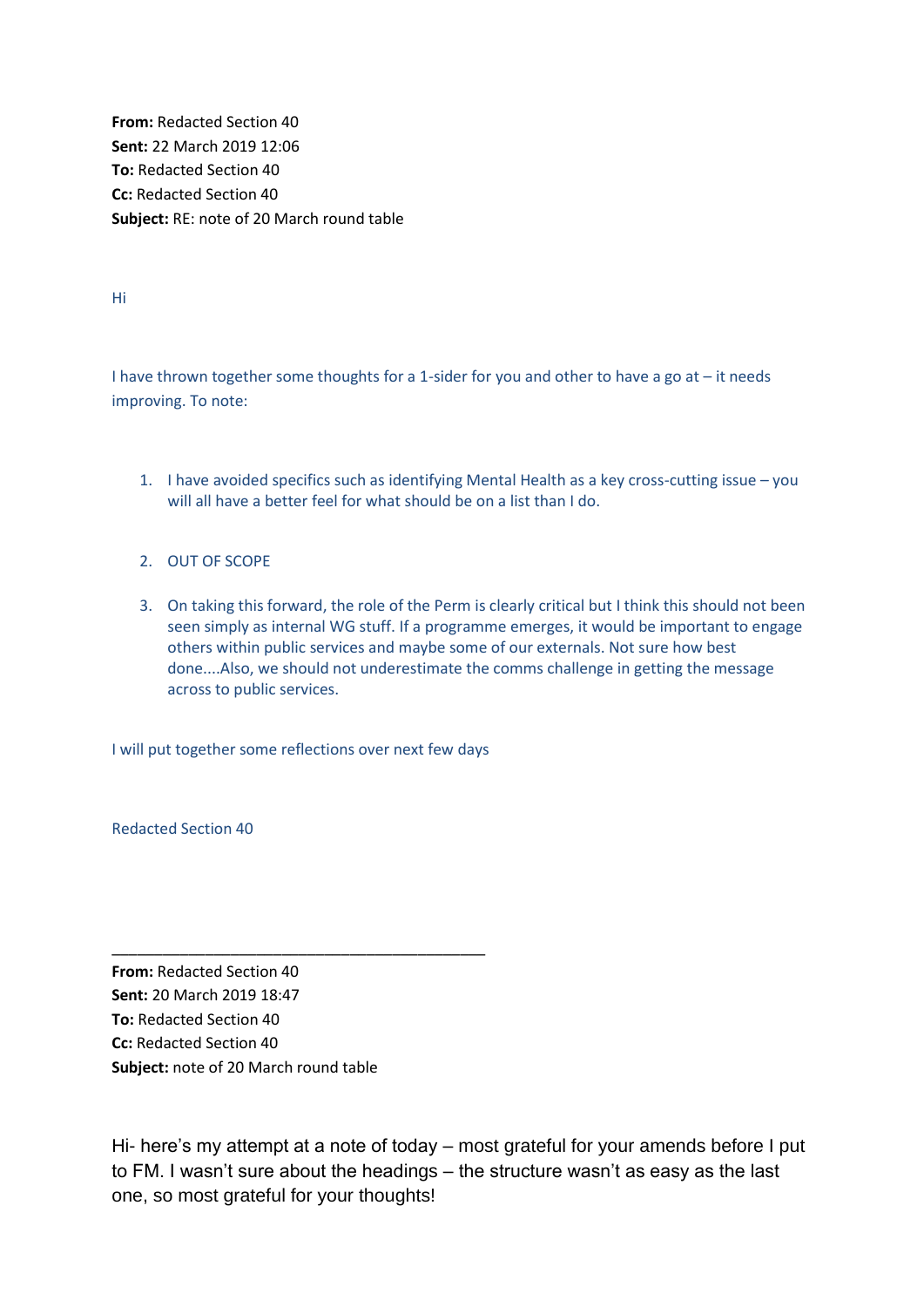**Thanks** 

Redacted Section 40

# See document 4 above for information contained within attachment

**From:** Redacted Section 40 **Sent:** 27 March 2019 10:05 **To:** Redacted Section 40 **Subject:** Some reflections

Hi

This will not be at the top of your list amidst all the current noise, but here are a few personal reflections arising out of the round tables. I am happy to expand if there is any interest.

I cannot remember what we said about writing to the round table attendees – but something will be necessary. Best from the FM's office, I think, but happy to do it if necessary. I am meeting Section 40 next week to bring her up to speed but I have not contacted Redacted Section 40 yet – I will.

Let me know if I can be of any further help

All best

Redacted Section 40

# See document 3 above for information contained within attachment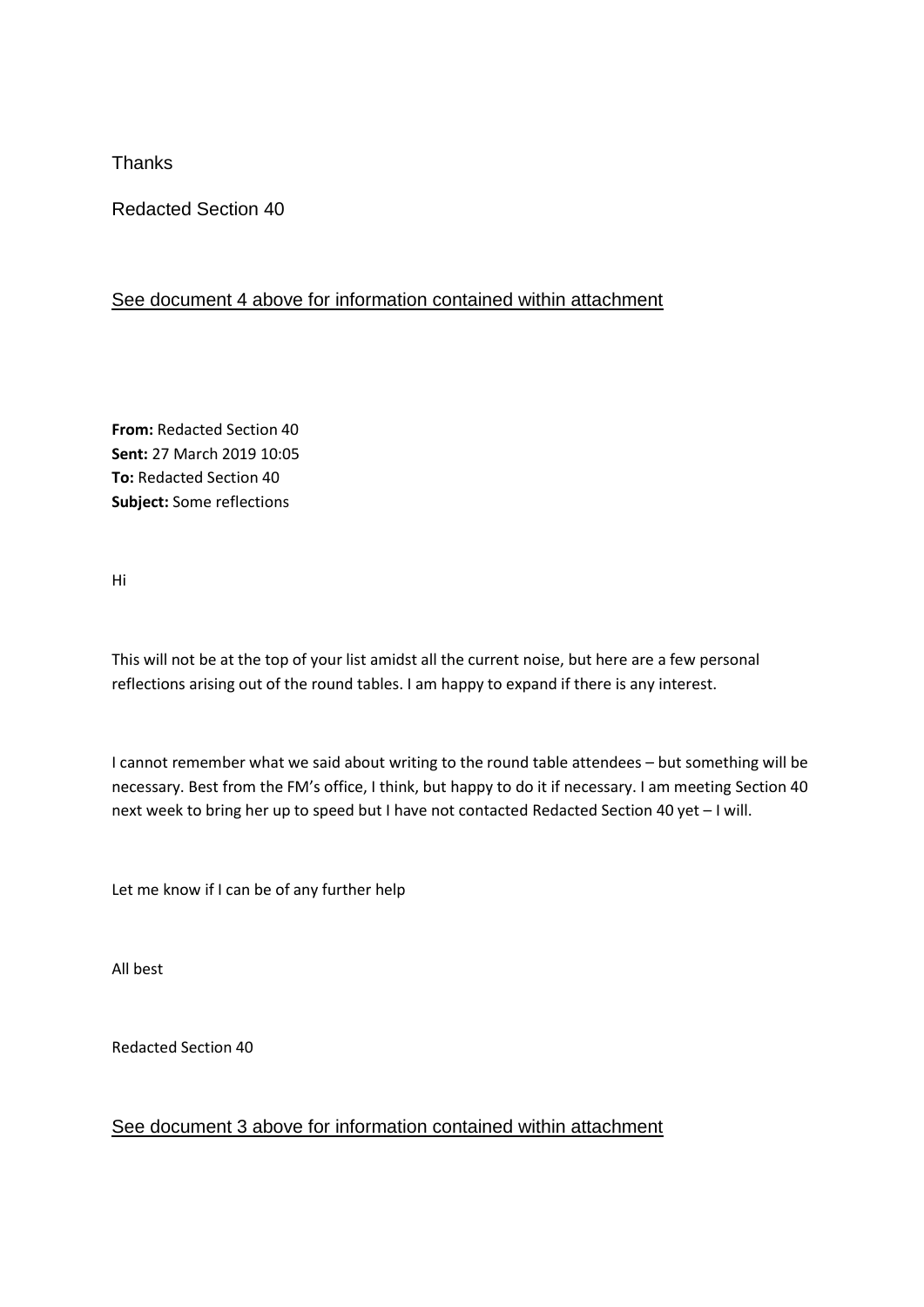**From:** Redacted Section 40 **Sent:** 01 July 2019 15:25 **To:** Redacted Section 40 **Cc:** Redacted Section 40 **Subject:** Follow up to round table

\_\_\_\_\_\_\_\_\_\_\_\_\_\_\_\_\_\_\_\_\_\_\_\_\_\_\_\_\_\_\_\_\_\_\_\_\_\_\_\_\_\_\_\_

Hi Redacted Section 40 I'm sorry it has taken us so long to follow up on the round table discussions: there has been some progress, and I now attach a draft of an update letter for the FM to send to participants.

Does this seem ok? – as ever, your comments gratefully received before we put to the FM.

Redacted Section 40

See PDF attachment 1

**From:** Redacted Section 40 **Sent:** 03 July 2019 10:20 **To:** Redacted Section 40 **Cc:** Redacted Section 40 **Subject:** RE: Follow up to round table

Thanks Redacted Section 40 Sorry for the delay in responding, have been busy on our Redacted Section 40 conference which happened yesterday.

I have tracked a couple of suggestions for the opening para. I have added in a sentence at the end which is about urgency/pace – the wording may not be right but I think that the point needs to be made somehow.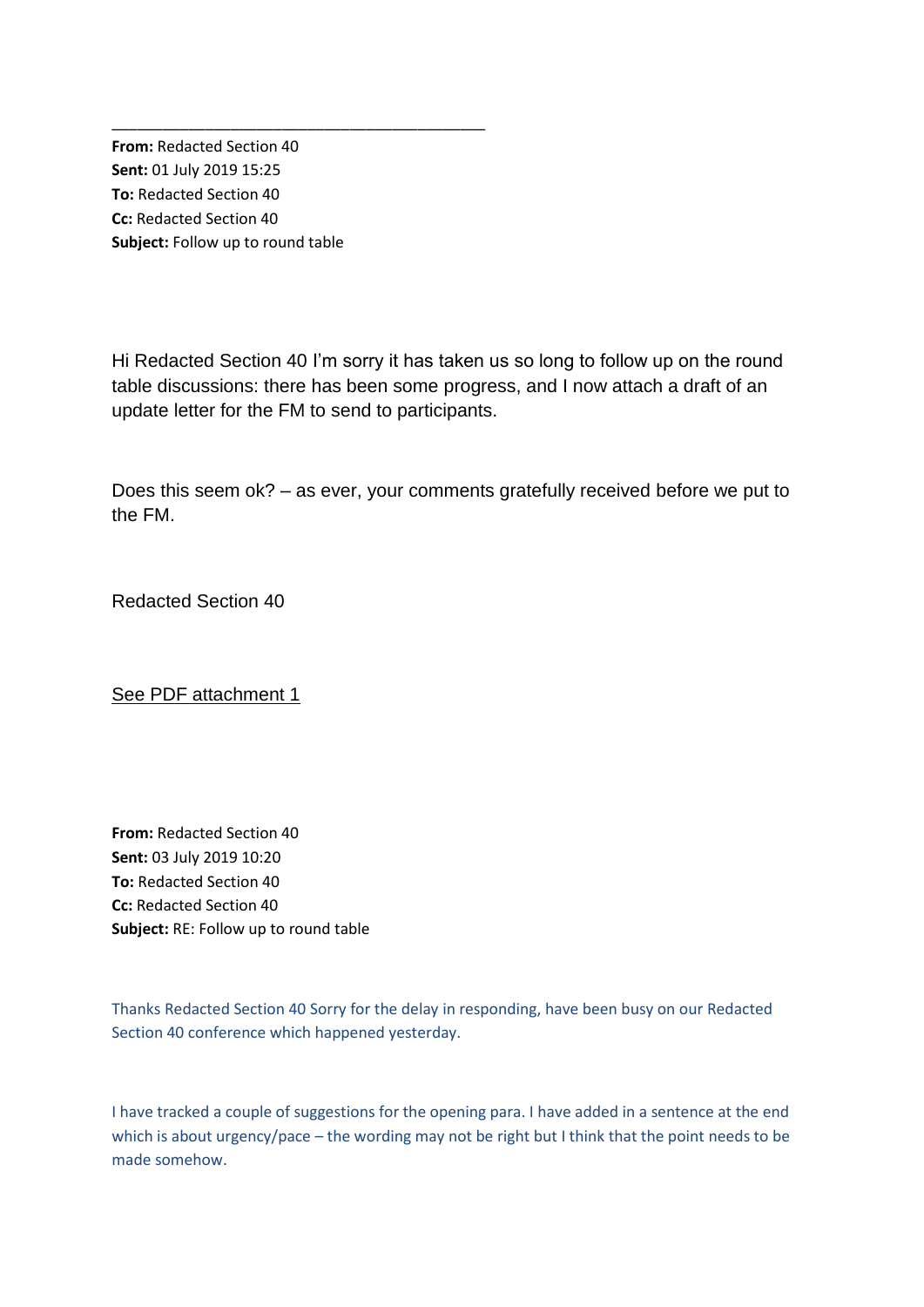Hope helpful

Redacted Section 40

**From:** Redacted Section 40

**Sent:** 01 July 2019 15:25 **To:** [Redacted](mailto:michael-trickey@virginmedia.com) Section 40 **Cc:** [Redacted](mailto:PS.FirstMinister@gov.wales) Section 40 **Subject:** Follow up to round table

Hi Redacted Section 40, I'm sorry it has taken us so long to follow up on the round table discussions: there has been some progress, and I now attach a draft of an update letter for the FM to send to participants.

Does this seem ok? – as ever, your comments gratefully received before we put to the FM.

Redacted Section 40

See PDF attachment 2

**From:** Redacted Section 40 **Sent:** 21 March 2019 18:22 **To:** Redacted Section 40 **Cc:** Redacted Section 40 **Subject:** RE: note of 20 March round table

Thank you, that is much better. I'm sure FM will welcome both a. and b.- very many thanks.

Redacted Section 40